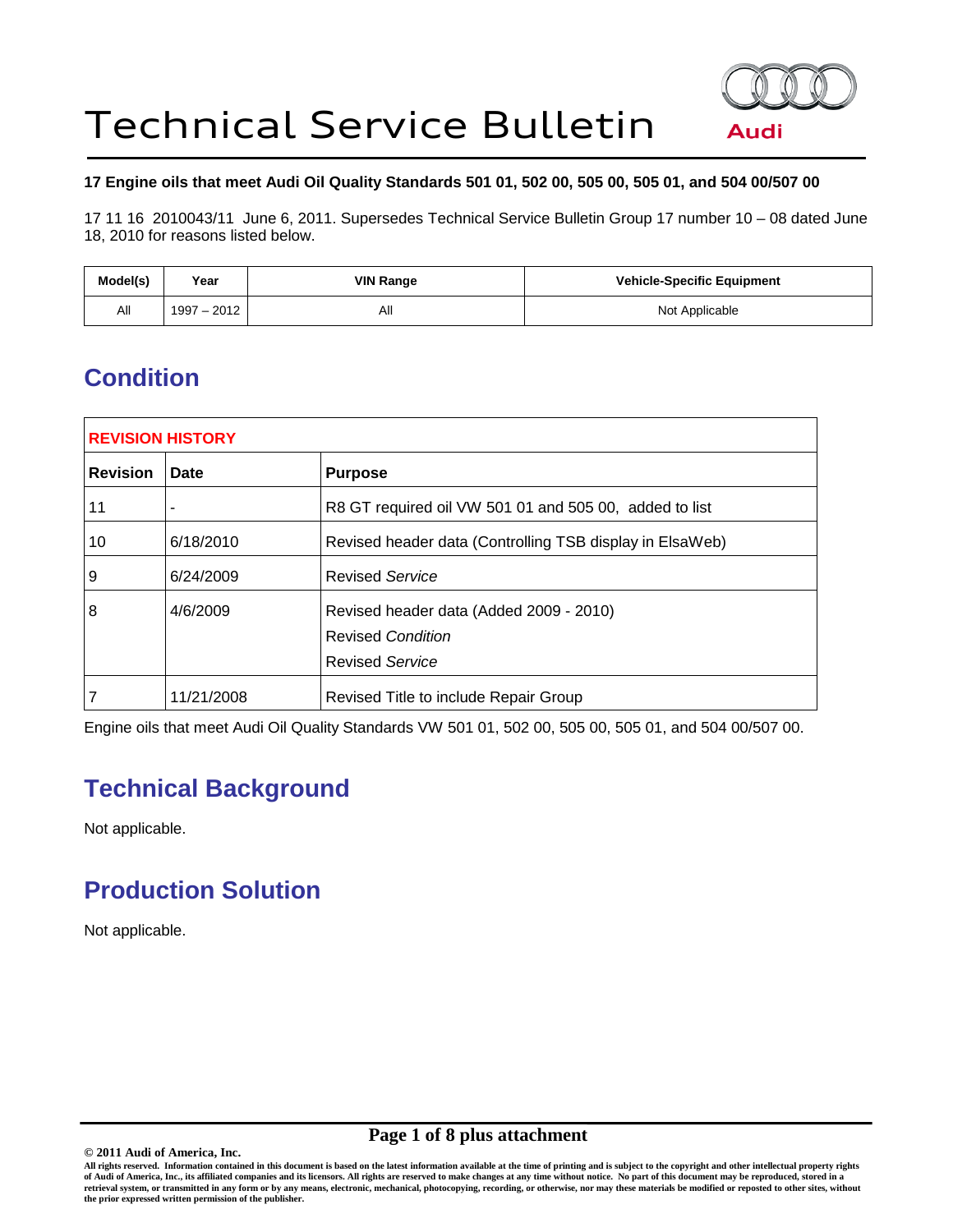

# **Service**

## **Oil Quality**

All Audi engines must always use engine oils that conform to the applicable Audi Oil Quality Standard. No other engine oils may be used. This also applies when topping off engine oil between services.

### **Recommendation for Customers**

It is recommended that the customer always carry a spare quart/liter of engine oil that conforms to the applicable Audi Oil Quality Standard in case the engine oil needs topping off while on the road. The spare quart/liter of oil should be stored in its original container, securely closed in the luggage compartment. Ensure the container is securely stowed.

# **Note:**

Use of the wrong oil may damage the engine. Damage caused by using the wrong oil will not be covered by the applicable vehicle warranties.

## **Approved Engine Oils**

Below are the lists of engine oils that currently meet Audi Oil Quality Standards VW 501 01, VW 502 00, VW 505 00, VW 505 01 and 504 00/507 00.

- The first four lists of products are comprised of oils that meet Audi Oil Quality Standard VW 501 01, VW 502 00, VW 505 00, VW 505 01, or VW 504 00/507 00 and are generally available in the North American market at the time of publication. The attachment lists products that meet Audi Oil Quality Standard VW 501 01, VW 502 00, VW 505 00, VW 505 01, or VW 504 00/507 00 available worldwide at the time of publication.
- Please refer to the specific *Vehicle Owner's Manual*, published Technical Service Bulletins and Fluid Capacity Charts to select the appropriate oil required for each Audi vehicle.
- The lists below are also posted on www.audiusa.com and www.audicanada.ca.

### **PRODUCTS GENERALLY AVAILABLE IN NORTH AMERICA**

### **Audi Oil Quality Standard VW 501 01 VW 505 00 used exclusively for the R8 GT**

| <b>Audi Oil Quality</b><br><b>Standard</b> | <b>Manufacturer</b> | Oil Type                                               | ∣ Viscosity       |
|--------------------------------------------|---------------------|--------------------------------------------------------|-------------------|
| VW 501 01<br>VW 505 00                     | Castrol             | Edge Professional TWS<br>Part Number: G 052 194 1L DSP | <b>SAE 10W-60</b> |

### **Page 2 of 8 plus attachment**

**All rights reserved. Information contained in this document is based on the latest information available at the time of printing and is subject to the copyright and other intellectual property rights of Audi of America, Inc., its affiliated companies and its licensors. All rights are reserved to make changes at any time without notice. No part of this document may be reproduced, stored in a retrieval system, or transmitted in any form or by any means, electronic, mechanical, photocopying, recording, or otherwise, nor may these materials be modified or reposted to other sites, without the prior expressed written permission of the publisher.** 

**<sup>© 2011</sup> Audi of America, Inc.**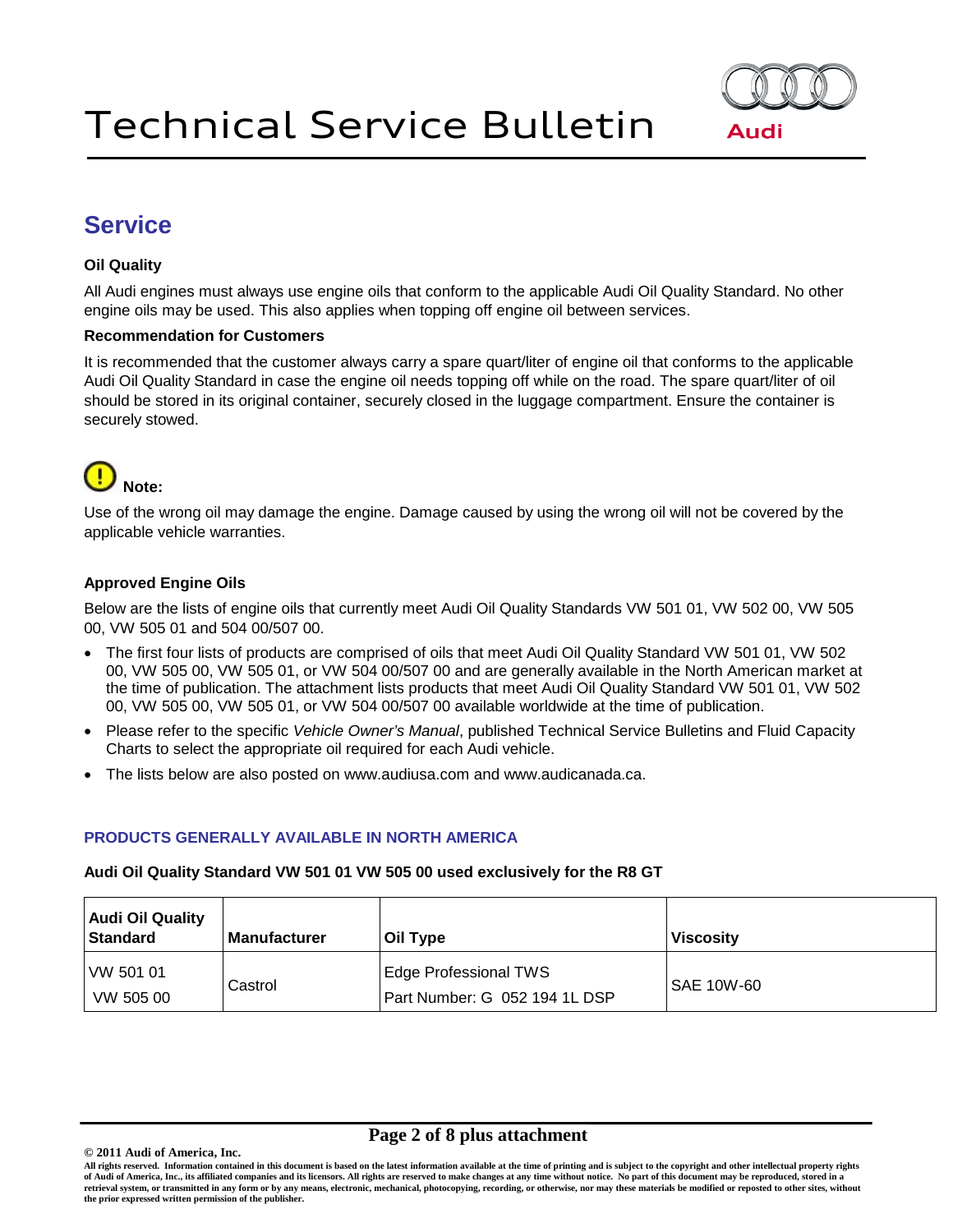

## **Audi Oil Quality Standard VW 502 00**

| <b>Audi Oil Quality</b><br><b>Standard</b> | <b>Manufacturer</b> | Oil Type                                  | <b>Viscosity</b> |
|--------------------------------------------|---------------------|-------------------------------------------|------------------|
| VW 502 00                                  | Castrol             | ZVW 352 167                               | <b>SAE 5W-30</b> |
| VW 502 00                                  | Castrol             | ZVW 352 540                               | <b>SAE 5W-40</b> |
| VW 502 00                                  | Agip                | Agip synthetic PC                         | <b>SAE 5W-40</b> |
| VW 502 00                                  | Blu Lubricants Inc. | <b>Blu Synthetic-Technician Series FS</b> | SAE 5W-30        |
| VW 502 00                                  | <b>Bucher AG</b>    | <b>MOTOREX Select LA-X</b>                | SAE 5W-30        |
| VW 502 00                                  | Caltex              | <b>Caltex Havoline Fully Synthetic</b>    | <b>SAE 5W-40</b> |
| VW 502 00                                  | Castrol             | Castrol SLX Professional Longtec          | <b>SAE 0W-40</b> |
| VW 502 00                                  | Castrol             | Castrol SLX Professional OE               | SAE 5W-30        |
| VW 502 00                                  | Castrol             | Castrol Syntec European Formula           | <b>SAE 0W-30</b> |
| VW 502 00                                  | Castrol             | Castrol TXT 505 01                        | <b>SAE 5W-40</b> |
| VW 502 00                                  | Castrol             | Castrol Syntec                            | <b>SAE 5W-40</b> |
| VW 502 00                                  | Cepsa               | Cepsa Star Mega Synthetic                 | <b>SAE 5W-40</b> |
| VW 502 00                                  | Chevron             | Havoline Ultra                            | <b>SAE 5W-40</b> |
| VW 502 00                                  | Chevron             | Havoline Ultra S                          | <b>SAE 5W-30</b> |
| VW 502 00                                  | Chevron             | Havoline Ultra S                          | <b>SAE 5W-40</b> |
| VW 502 00                                  | <b>Delek</b>        | Delek Motorsynth FE                       | SAE 5W-30        |
| VW 502 00                                  | Delek               | Delek Motorsynth TDI                      | <b>SAE 5W-40</b> |
| VW 502 00                                  | Elf                 | Elf Excellium Full tec                    | <b>SAE 0W-30</b> |
| VW 502 00                                  | Elf                 | Elf Solaris LSX                           | SAE 5W-30        |
| VW 502 00                                  | Fuchs               | Fuchs TITAN GT 1                          | SAE 5W-30        |
| VW 502 00                                  | Fuchs               | Fuchs TITAN Supersyn                      | <b>SAE 5W-40</b> |
| VW 502 00                                  | Fuchs               | Fuchs TITAN Supersyn PLUS                 | <b>SAE 5W-40</b> |
| VW 502 00                                  | Fuchs               | Titan GT1                                 | SAE 5W-30        |
| VW 502 00                                  | Igol                | Process Compact M                         | <b>SAE 5W-30</b> |

# **Page 3 of 8 plus attachment**

**© 2011 Audi of America, Inc.**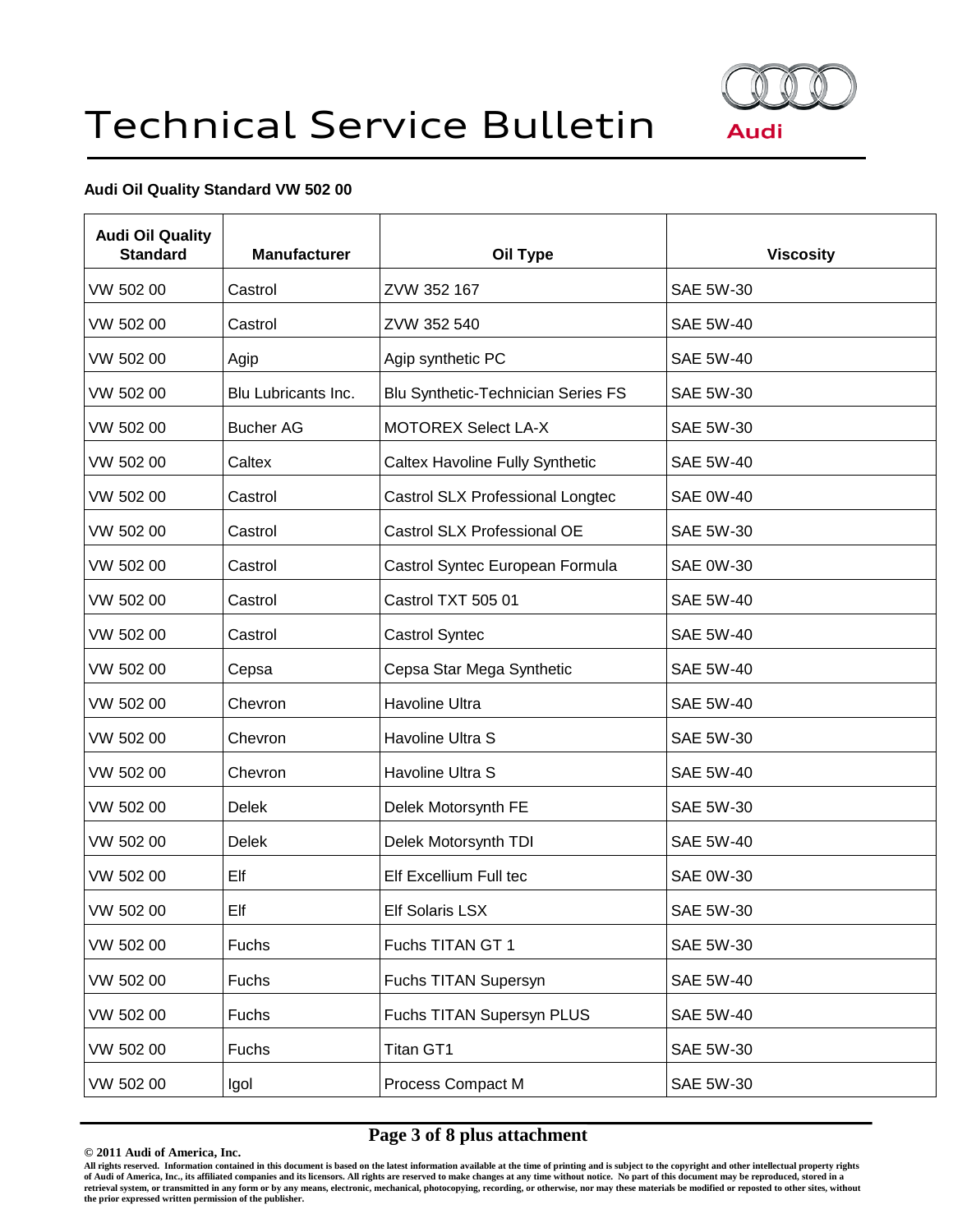

| VW 502 00 | Liqui Moly | Liqui Moly Leichlauf HC 7                                 | <b>SAE 5W-40</b> |
|-----------|------------|-----------------------------------------------------------|------------------|
| VW 502 00 | Liqui Moly | Liqui Moly Profi Premium                                  | <b>SAE 5W-40</b> |
| VW 502 00 | Liqui Moly | Liqui Moly Synthoil Longtime                              | <b>SAE 0W-30</b> |
| VW 502 00 | Liqui Moly | Liqui Moly Diesel High Tech                               | <b>SAE 5W-40</b> |
| VW 502 00 | Liqui Moly | Liqui Moly Nachfüll-Öl                                    | <b>SAE 5W-40</b> |
| VW 502 00 | Liqui Moly | Liqui Moly Pro-Engine M 400                               | <b>SAE 5W-40</b> |
| VW 502 00 | Liqui Moly | Liqui Moly Top Tec 4100                                   | <b>SAE 5W-40</b> |
| VW 502 00 | Lotos      | Lotos Quazar                                              | <b>SAE 0W-30</b> |
| VW 502 00 | Lotos      | Lotos Quazar                                              | <b>SAE 5W-40</b> |
| VW 502 00 | Lotos      | Lotos Quazar                                              | <b>SAE 5W-30</b> |
| VW 502 00 | Meguin     | megol Motorenoel Low Emission                             | <b>SAE 5W-40</b> |
| VW 502 00 | Meguin     | megol Motorenoel Super Leichtlauf<br>Multisynth           | <b>SAE 0W-30</b> |
| VW 502 00 | Meguin     | Motorenoel Ultra Performance Longlife                     | <b>SAE 5W-40</b> |
| VW 502 00 | Mobil      | Mobil 1                                                   | <b>SAE 0W-40</b> |
| VW 502 00 | Mobil      | Mobil Syst S Special V                                    | SAE 5W-30        |
| VW 502 00 | Motul      | Motul 8100 X-cess                                         | <b>SAE 5W-40</b> |
| VW 502 00 | Motul      | Motul 8100 X-clean                                        | <b>SAE 5W-40</b> |
| VW 502 00 | Motul      | Motul 8100 X-max                                          | <b>SAE 5W-40</b> |
| VW 502 00 | Motul      | Motul Specific 505 01 502 00 505 01                       | <b>SAE 5W-40</b> |
| VW 502 00 | Northland  | Synergy Synthetic EuroSyn                                 | <b>SAE 5W-40</b> |
| VW 502 00 | Pennzoil   | Pennzoil Platinum European Formula                        | <b>SAE 5W-40</b> |
| VW 502 00 | Pennzoil   | Pennzoil Platinum European Formula<br><b>Ultra Diesel</b> | <b>SAE 5W-30</b> |
| VW 502 00 | Pennzoil   | Pennzoil Platinum Low SAPS                                | <b>SAE 5W-30</b> |
| VW 502 00 | Pennzoil   | Pennzoil Synthetic European Formula                       | <b>SAE 5W-40</b> |
| VW 502 00 | Pentosin   | Pento High Performance                                    | <b>SAE 5W-40</b> |
| VW 502 00 | Pentosin   | Pento High Performance II                                 | <b>SAE 5W-40</b> |
|           |            |                                                           |                  |

# **Page 4 of 8 plus attachment**

**© 2011 Audi of America, Inc.**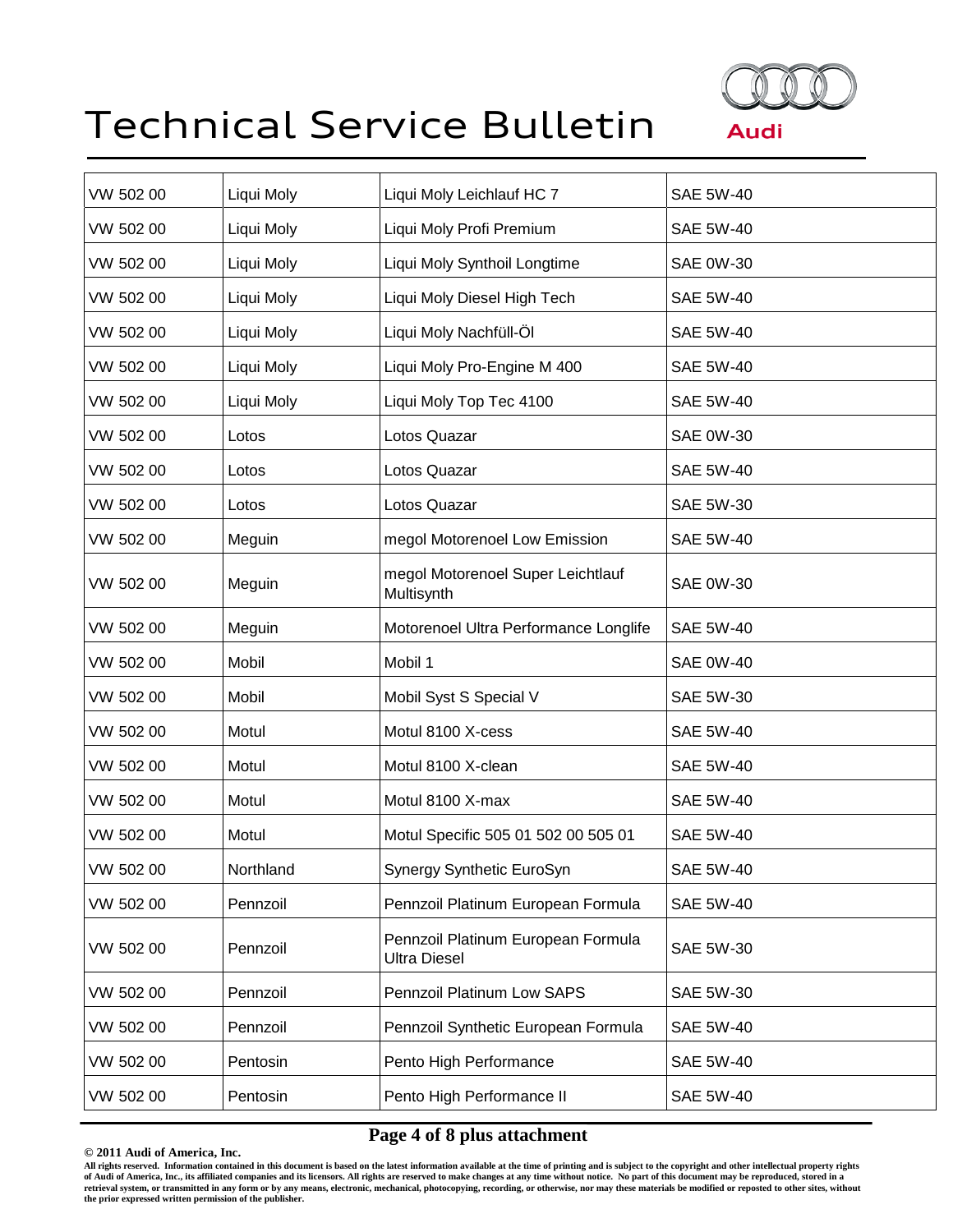

| VW 502 00 | Pentosin            | Pentospeed VS*                  | <b>SAE 0W-30</b> |
|-----------|---------------------|---------------------------------|------------------|
| VW 502 00 | Pentosin            | Pentosynth HC                   | <b>SAE 5W-40</b> |
| VW 502 00 | <b>Quaker State</b> | Q European Engine Ultra Diesel  | <b>SAE 5W-30</b> |
| VW 502 00 | <b>Quaker State</b> | Q Horsepower Full Synthetic     | <b>SAE 5W-40</b> |
| VW 502 00 | Quaker State        | Q European Formula Ultra        | SAE 5W-30        |
| VW 502 00 | <b>Quaker State</b> | Q State Synquest Low SAPS       | <b>SAE 5W-30</b> |
| VW 502 00 | Redoil Italia       | Challoils                       | <b>SAE 5W-40</b> |
| VW 502 00 | Shell               | Shell Helix Ultra               | <b>SAE 5W-40</b> |
| VW 502 00 | Shell               | Shell Helix Ultra AX            | <b>SAE 5W-30</b> |
| VW 502 00 | SK energy           | ZIC RV                          | <b>SAE 5W-30</b> |
| VW 502 00 | SK energy           | ZIC XQ                          | <b>SAE 5W-40</b> |
| VW 502 00 | SK energy           | ZIC XQ RV                       | <b>SAE 5W-40</b> |
| VW 502 00 | Statoil             | Statoil PRO Synthetic C         | <b>SAE 5W-40</b> |
| VW 502 00 | Total               | <b>Total Ouartz 9000 Energy</b> | <b>SAE 5W-40</b> |
| VW 502 00 | Total               | <b>Total Ouartz 9000 Energy</b> | <b>SAE 0W-30</b> |
| VW 502 00 | Total               | <b>Total Quartz INEO MC3</b>    | <b>SAE 5W-30</b> |
| VW 502 00 | Valvoline           | Valvoline SynPower HST          | <b>SAE 5W-40</b> |
| VW 502 00 | Valvoline           | Valvoline SynPower MST          | <b>SAE 5W-30</b> |
| VW 502 00 | <b>VAPS</b>         | Vapsoil                         | <b>SAE 5W-30</b> |

# **Page 5 of 8 plus attachment**

**© 2011 Audi of America, Inc.**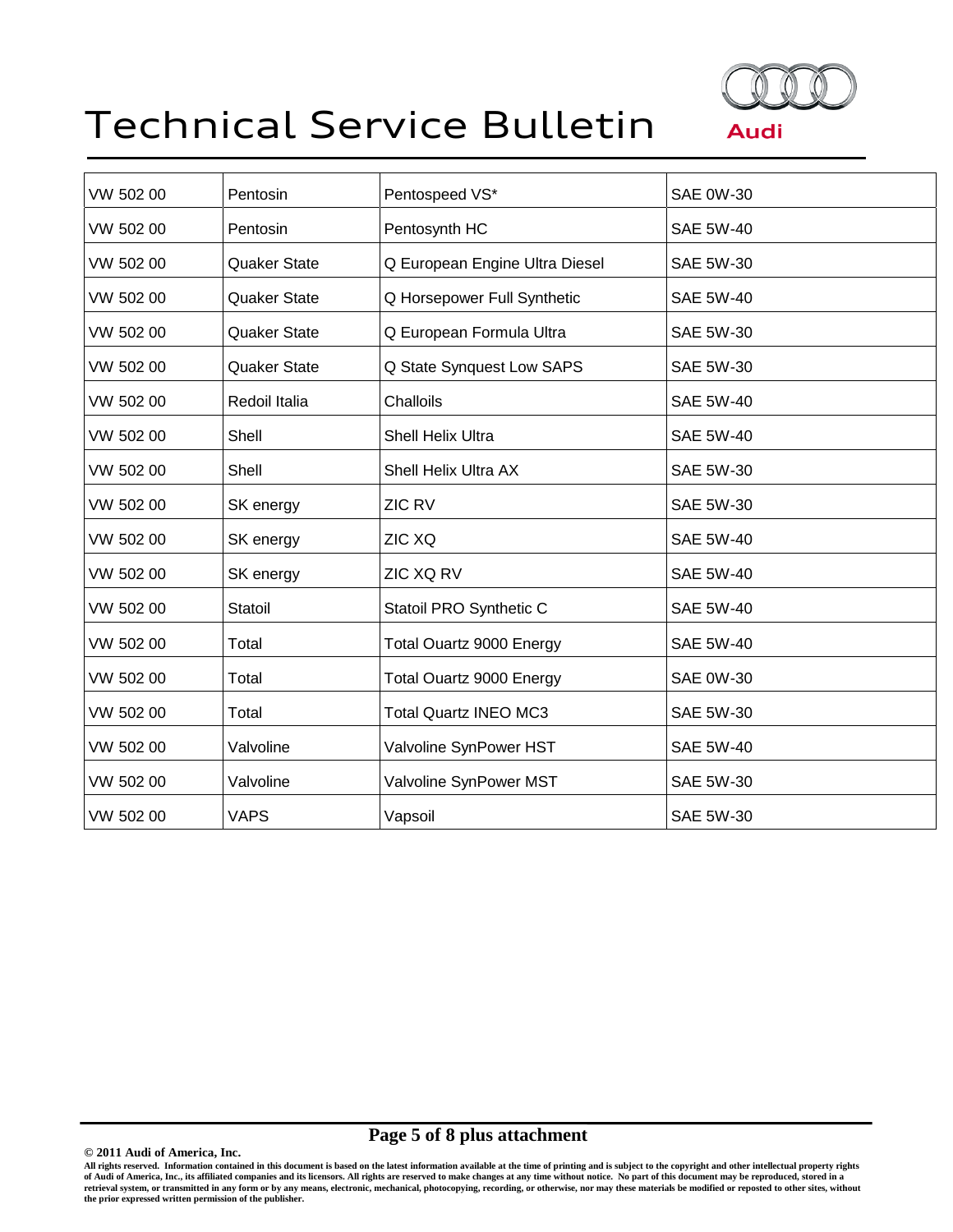

## **Audi Oil Quality Standard VW 505 01**

| <b>Audi Oil Quality</b><br><b>Standard</b> | <b>Manufacturer</b>       | Oil Type                                   | <b>Viscosity</b> |
|--------------------------------------------|---------------------------|--------------------------------------------|------------------|
| VW 505 01                                  | Castrol                   | G 052 167 A2                               | <b>SAE 5W-40</b> |
| VW 505 01                                  | <b>Blu Lubricants Inc</b> | <b>Blu Synthetic-Technician Series FS</b>  | <b>SAE 5W-30</b> |
| VW 505 01                                  | <b>Bucher AG</b>          | <b>MOTOREX Select LA-X</b>                 | <b>SAE 5W-30</b> |
| VW 505 01                                  | Castrol                   | Castrol SLX Professional OE                | <b>SAE 5W-30</b> |
| VW 505 01                                  | Castrol                   | Castrol TXT 505 01                         | <b>SAE 5W-40</b> |
| VW 505 01                                  | Chevron                   | Havoline Ultra S                           | <b>SAE 5W-40</b> |
| VW 505 01                                  | <b>Delek</b>              | Delkol Motorsynth TDI                      | <b>SAE 5W-40</b> |
| VW 505 01                                  | Elf                       | <b>Elf Solaris LSX</b>                     | <b>SAE 5W-30</b> |
| VW 505 01                                  | Fuchs                     | Fuchs TITAN Superssyn PLUS                 | <b>SAE 5W-40</b> |
| VW 505 01                                  | Liqui Moly                | Liqui Moly Diesel High Tec                 | <b>SAE 5W-40</b> |
| VW 505 01                                  | Liqui Moly                | Liqui Moly Nachfüll-Ölo                    | <b>SAE 5W-40</b> |
| VW 505 01                                  | Liqui Moly                | Liqui Moly Pro-Engine M 400                | <b>SAE 5W-40</b> |
| VW 505 01                                  | Liqui Moly                | Liqui Moly Top Tec 4100                    | <b>SAE 5W-40</b> |
| VW 505 01                                  | Meguin                    | megol Motorenoel Low Emmission             | <b>SAE 5W-40</b> |
| VW 505 01                                  | Mobil                     | Mobil Syst S Special V                     | <b>SAE 5W-30</b> |
| VW 505 01                                  | Motul                     | Motul 8100 X-clean                         | <b>SAE 5W-40</b> |
| VW 505 01                                  | Motul                     | Motul Specific 505 01 502 00 505 01        | <b>SAE 5W-40</b> |
| VW 505 01                                  | Pennzoil                  | Pennzoil Platinum European Ultra<br>Diesel | <b>SAE 5W-30</b> |
| VW 505 01                                  | Pennzoil                  | Pennzoil Platinum Low SAPS                 | <b>SAE 5W-30</b> |
| VW 505 01                                  | Pentosin                  | Pento High Performance II                  | <b>SAE 5W-40</b> |
| VW 505 01                                  | Pentosin                  | Pentosynth HC                              | <b>SAE 5W-40</b> |
| VW 505 01                                  | <b>Quaker State</b>       | Q European Engine Ultra Diesel             | SAE 5W-30        |
| VW 505 01                                  | Quaker State              | Q Synquest Low SAPS                        | <b>SAE 5W-30</b> |
| VW 505 01                                  | Redoil Italia             | <b>Challoils Ultrasynt</b>                 | <b>SAE 5W-40</b> |

# **Page 6 of 8 plus attachment**

**© 2011 Audi of America, Inc.**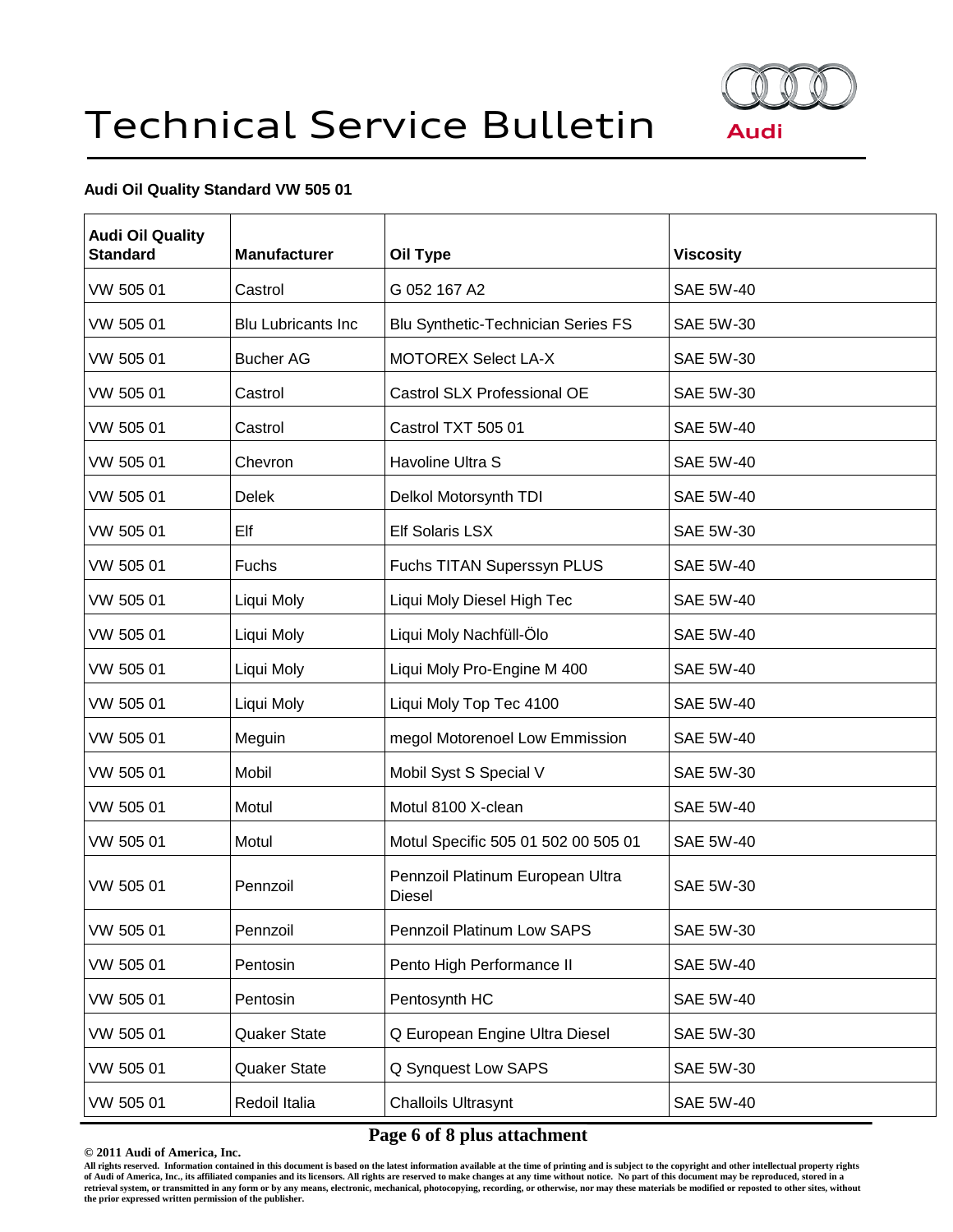

| VW 505 01 | Shell     | Shell Helix Ultra AX         | SAE 5W-30        |
|-----------|-----------|------------------------------|------------------|
| VW 505 01 | Statoil   | Statoil PRO Synthetic C      | <b>SAE 5W-40</b> |
| VW 505 01 | Total     | <b>Total Quartz INEO MC3</b> | <b>SAE 5W-30</b> |
| VW 505 01 | Valvoline | Valvoline SynPower HST       | <b>SAE 5W-40</b> |
| VW 505 01 | Valvoline | Valvoline SynPower MST       | <b>SAE 5W-30</b> |
| VW 505 01 | VAPS      | Vapsoil 505 01               | SAE 5W-30        |
| VW 505 01 | Lotos     | Lotos Quazar C3              | <b>SAE 5W-30</b> |
| VW 505 01 | Lotos     | Lotos Quazar                 | <b>SAE 5W-40</b> |
| VW 505 01 | YPF       | Elaion Full Performance SM   | <b>SAE 5W-40</b> |
| VW 505 01 | YPF       | Elaion Full Performance Tdi  | <b>SAE 5W-40</b> |
| VW 505 01 | YPF       | <b>Elaion Plus</b>           | <b>SAE 5W-40</b> |
|           |           |                              |                  |

## **Audi Oil Quality Standard VW 504 00 / 507 00**

| <b>Audi Oil Quality</b><br><b>Standard</b> | <b>Manufacturer</b> | Oil Type                              | <b>Viscosity</b> |
|--------------------------------------------|---------------------|---------------------------------------|------------------|
| VW 504 00 /<br>507 00                      | Castrol             | GAU 052 195 M2                        | SAE 5W-30        |
| VW 504 00 /<br>507 00                      | Castrol             | G 052 195 1L                          | SAE 5W-30        |
| VW 504 00 /<br>507 00                      | <b>BP</b>           | BP Visco 7000 Longlife III            | SAE 5W-30        |
| VW 504 00 /<br>507 00                      | Castrol             | Castrol SLX Professional Longlife III | <b>SAE 5W-30</b> |
| VW 504 00 /<br>507 00                      | Denicol             | Denicol SYN Extra Long Life III       | SAE 5W-30        |
| VW 504 00 /<br>507 00                      | Elf                 | <b>Elf Solaris LLX</b>                | <b>SAE 5W-30</b> |
| VW 504 00 /<br>507 00                      | Liqui Moly          | Liqui Moly Pro-Engine M 600           | <b>SAE 5W-30</b> |

# **Page 7 of 8 plus attachment**

**© 2011 Audi of America, Inc.**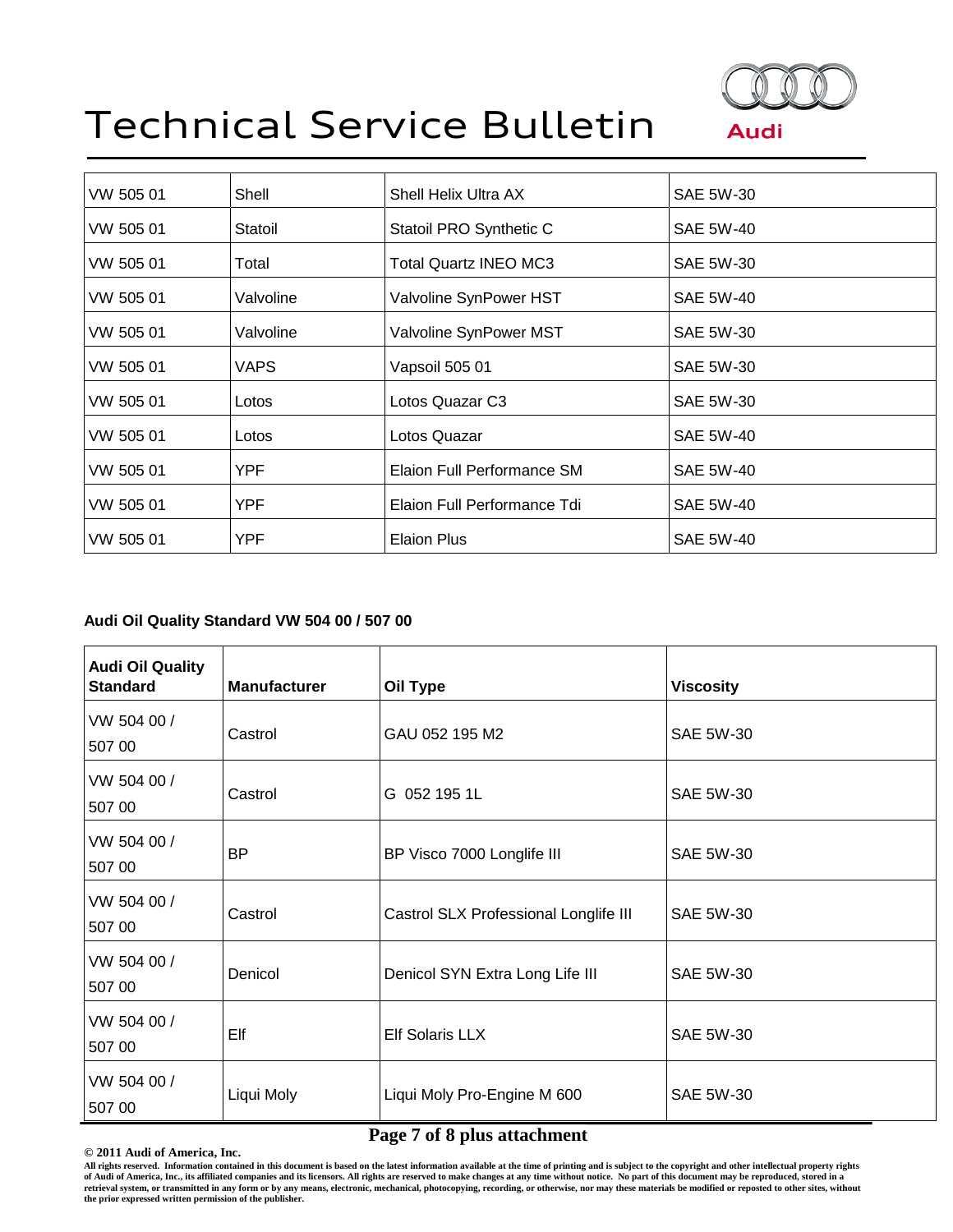

| VW 504 00 /<br>507 00 | Liqui Moly               | Liqui Moly Top Tec 4200     | <b>SAE 5W-30</b> |
|-----------------------|--------------------------|-----------------------------|------------------|
| VW 504 00 /<br>507 00 | Meguin                   | megol Motorenoel Compatible | <b>SAE 5W-30</b> |
| VW 504 00 /<br>507 00 | Mobil                    | Mobil 1 ESP Formula         | <b>SAE 5W-30</b> |
| VW 504 00 /<br>507 00 | <b>Morris Lubricants</b> | Multilife V-MAX             | <b>SAE 5W-30</b> |
| VW 504 00 /<br>507 00 | Pennzoil                 | Pennzoil Platinum VX        | <b>SAE 5W-30</b> |
| VW 504 00 /<br>507 00 | Pentosin                 | Pento Super Performance III | <b>SAE 5W-30</b> |
| VW 504 00 /<br>507 00 | Quaker State             | Q Diesel Plus               | SAE 5W-30        |
| VW 504 00 /<br>507 00 | <b>Quaker State</b>      | Q European Engine VX        | <b>SAE 5W-30</b> |
| VW 504 00 /<br>507 00 | Sinopec                  | Great Wall Ultra Gold V5457 | <b>SAE 5W-30</b> |
| VW 504 00 /<br>507 00 | Statoil                  | Statoil LazerWay LL         | <b>SAE 5W-30</b> |
| VW 504 00 /<br>507 00 | Total                    | Total Quartz Ineo 504/507   | <b>SAE 5W-30</b> |

# **Warranty**

This TSB is informational only and not applicable to any Audi warranty.

# **Additional Information**

All parts and service references provided in this TSB are subject to change and/or removal. Always check with your Parts Department and service manuals for the latest information.

# **Page 8 of 8 plus attachment**

**<sup>© 2011</sup> Audi of America, Inc.** All rights reserved. Information contained in this document is based on the latest information available at the time of printing and is subject to the copyright and other intellectual property rights<br>of Audi of America, In **the prior expressed written permission of the publisher.**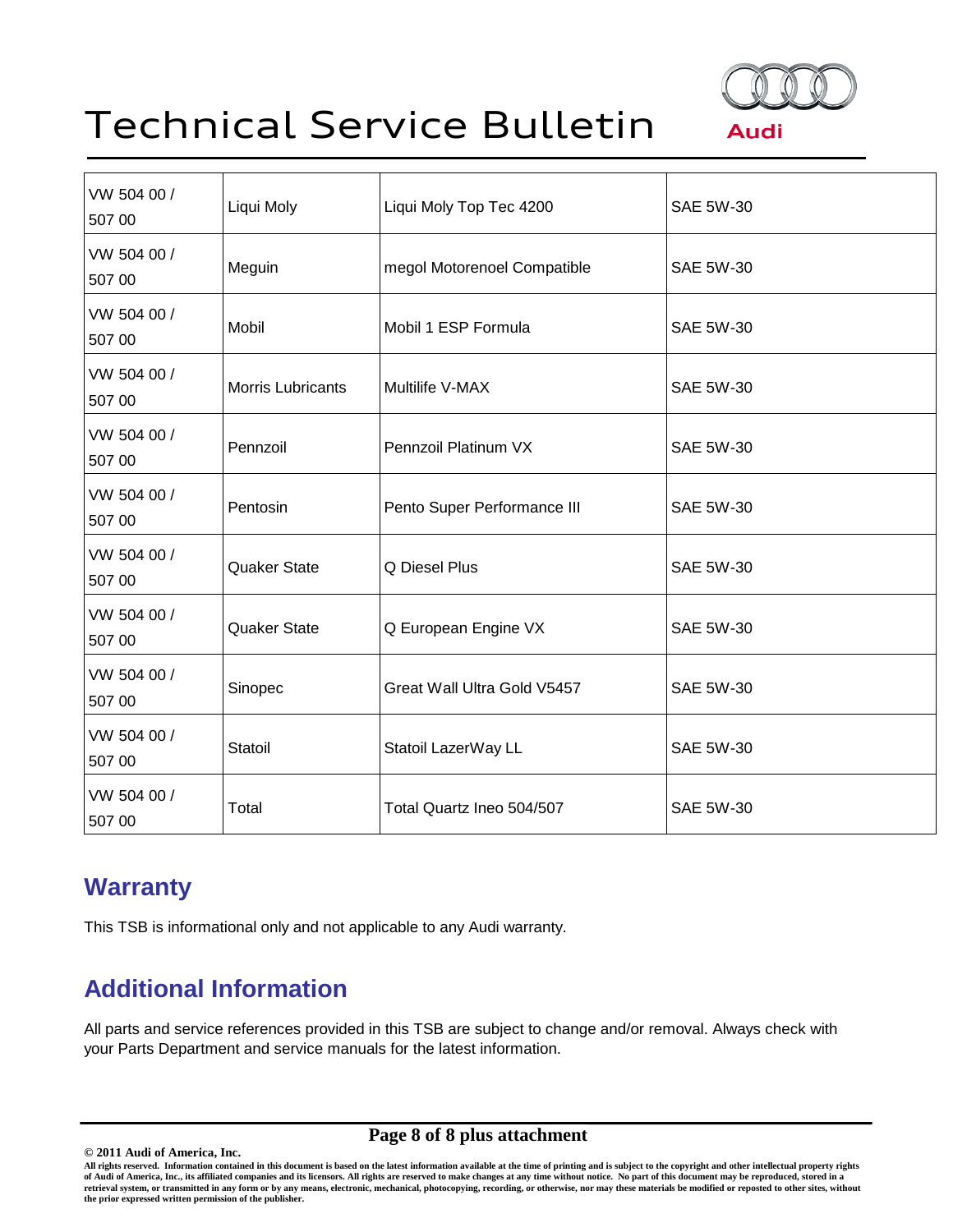| Manufacturer              | Oil Type                             | <b>Viscosity</b> |
|---------------------------|--------------------------------------|------------------|
| <b>ACT</b>                | Voltronic Motor Oil                  | <b>SAE 5W-40</b> |
| Adamol                    | <b>Adamol Multitop PDI</b>           | <b>SAE 5W-40</b> |
| Adamol                    | <b>Adamol Multitop VSI</b>           | <b>SAE 0W-40</b> |
| Addinol                   | Addinol Eco Light                    | <b>SAE 5W-40</b> |
| Addinol                   | Addinol Super light MV 0546          | <b>SAE 5W-40</b> |
| Addinol                   | Extra Light MV 038                   | <b>SAE 0W-30</b> |
| Addinol                   | Extra Power MV 0538 LE               | <b>SAE 5W-30</b> |
| Addinol                   | <b>High Star</b>                     | <b>SAE 5W-40</b> |
| Adnoc                     | Adnoc Image                          | <b>SAE 5W-40</b> |
| Agip                      | Agip 7004                            | <b>SAE 5W-40</b> |
| Agip                      | Agip Extra HTS                       | <b>SAE 5W-40</b> |
| Agip                      | Agip Formula Prestige                | <b>SAE 5W-40</b> |
| Agip                      | Agip Sint Evolution                  | <b>SAE 5W-40</b> |
| Agip                      | Agip Sint Turbo Diesel Evolution     | <b>SAE 5W-40</b> |
| Agip                      | Agip Synthetic PC                    | <b>SAE 5W-40</b> |
| Agip                      | Agip Tecsint                         | <b>SAE 5W-30</b> |
| Agip                      | Agip Tecsint SL                      | <b>SAE 5W-40</b> |
| Aral                      | Aral High Tronic                     | <b>SAE 5W-40</b> |
| Aral                      | Aral P 426                           | <b>SAE 0W-40</b> |
| Aral                      | Aral SuperSynth                      | <b>SAE 0W-40</b> |
| Aral                      | Aral SuperTronic                     | <b>SAE 0W-40</b> |
| Aral                      | <b>Aral SuperTronic Diesel</b>       | <b>SAE 0W-40</b> |
| Aral                      | Aral SuperTronic G                   | <b>SAE 0W-30</b> |
| Aral                      | Aral Tronic 431                      | <b>SAE 5W-40</b> |
| Armorine                  | Armorine Couguar                     | <b>SAE 5W-40</b> |
| Auto-Teile-Ring           | Cartechnic Motorenöl                 | <b>SAE 5W-40</b> |
| Auto-Teile-Ring           | Cartechnic Motorenöl MS              | SAE 5W-30        |
| Avia                      | Avia Synth                           | <b>SAE 5W-40</b> |
| Beijing Tongyi Petroleum  | Xin Gai Nian                         | <b>SAE 5W-40</b> |
| <b>Blu Lubricants Inc</b> | Blu Synthetic - Technician Series FS | <b>SAE 5W-30</b> |
| <b>BP</b>                 | <b>BP EuroSpirit</b>                 | <b>SAE 5W-40</b> |
| <b>BP</b>                 | <b>BP Professional EURO Plus</b>     | <b>SAE 5W-40</b> |
| <b>BP</b>                 | BP Visco 5000                        | <b>SAE 5W-40</b> |
| <b>BP</b>                 | BP Visco 5000 C                      | <b>SAE 5W-40</b> |
| <b>BP</b>                 | BP Visco 5000 Turbo Diesel           | <b>SAE 5W-40</b> |
| <b>BP</b>                 | BP Visco 7000                        | <b>SAE 0W-40</b> |
| <b>BP</b>                 | BP Visco 7000 M                      | <b>SAE 0W-30</b> |
| <b>BP</b>                 | BP Visco 7000 Sport                  | <b>SAE 5W-40</b> |
| BP                        | BP Visco 7000 Turbo Diesel           | <b>SAE 0W-40</b> |

Note: Not all oils listed may be available in North America

Page 1 of 10 3/6/09

BP BP Visco 7000 Turbo Diesel Sport SAE 5W-40 BP BP Visco 7000M SAE 0W-30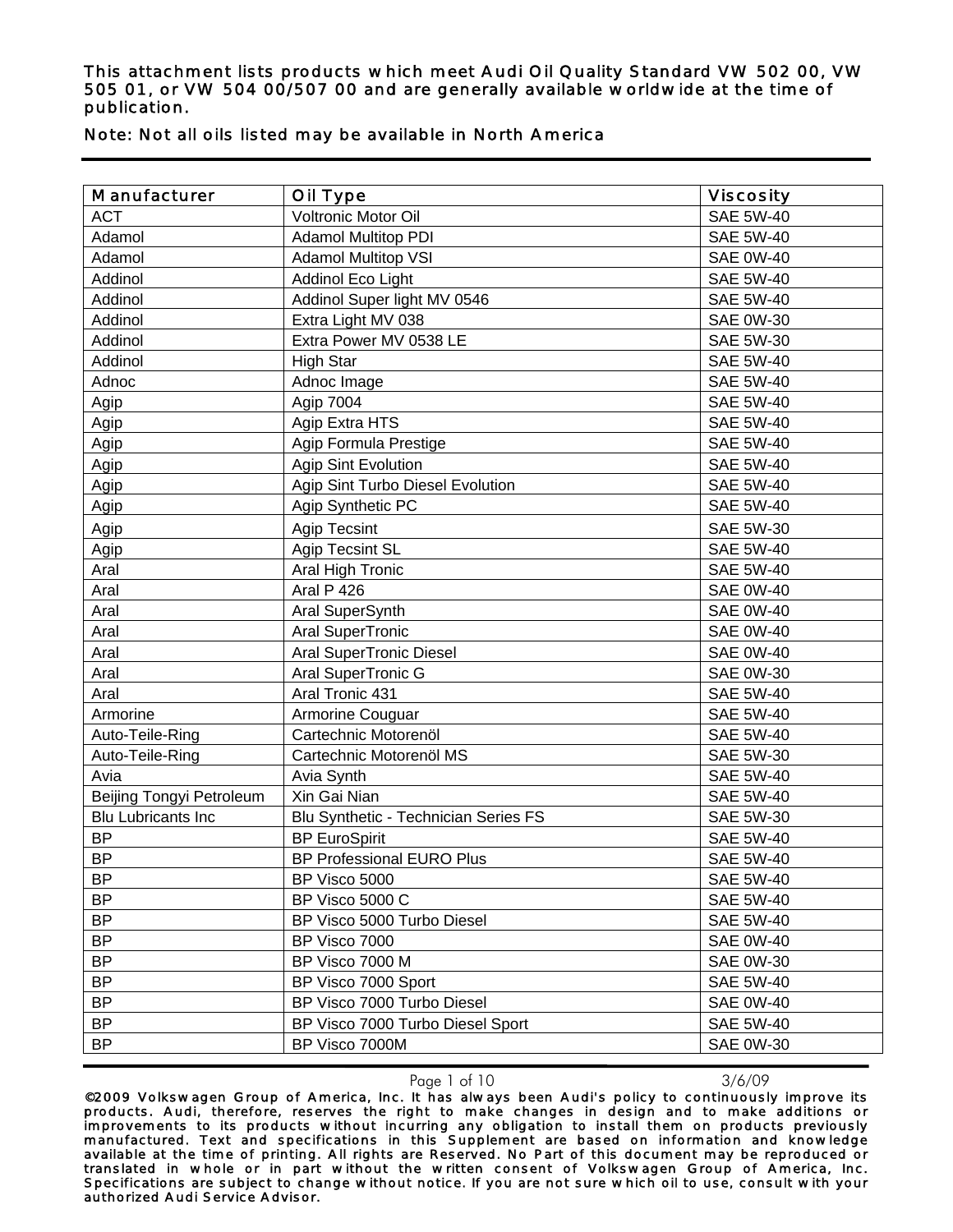| MOTOREX PROFILE V-XL<br><b>SAE 5W-40</b><br><b>Bucher AG</b><br><b>Bucher AG</b><br><b>MOTOREX Select LA-X</b><br><b>SAE 5W-30</b><br><b>Bucher AG</b><br><b>MOTOREX Select SP-X</b><br>SAE 5W-30<br>Caltex<br><b>Caltex Havoline Fully Synthetic</b><br><b>SAE 5W-40</b><br>Car Jack GPD<br><b>SAE 5W-40</b><br>Car Jack<br>ad-Diesel PD Oil<br><b>SAE 5W-40</b><br>Carat<br>ad-Synt Oil<br><b>SAE 5W-40</b><br>Carat<br>Castrol<br>Castrol DCO Top Up<br><b>SAE 0W-30</b><br>Castrol Edge<br><b>SAE 0W-30</b><br>Castrol<br><b>SAE 5W-40</b><br>Castrol<br>Castrol Edge<br><b>SAE 0W-40</b><br>Castrol Edge<br>Castrol<br>Castrol Edge Sport<br><b>SAE 0W-40</b><br>Castrol<br>Castrol Edge Turbo Diesel<br>Castrol<br><b>SAE 5W-40</b><br>Castrol Edge Turbo Diesel<br><b>SAE 0W-30</b><br>Castrol<br>Castrol Formula SLX Long Tec Turbo Diesel<br>Castrol<br><b>SAE 0W-30</b><br><b>SAE 5W-30</b><br>Castrol<br>Castrol GTX 9 Magnatec<br>Castrol GTX Magnatec<br>Castrol<br>SAE 5W-30<br>Castrol GTX Magnatec C3<br>Castrol<br><b>SAE 5W-30</b><br>Castrol Magnatec<br><b>SAE 5W-30</b><br>Castrol<br>Castrol Magnatec C3<br><b>SAE 5W-30</b><br>Castrol<br>Castrol Magnatec C3<br><b>SAE 5W-40</b><br>Castrol<br>Castrol Magnatec Diesel B4<br><b>SAE 5W-40</b><br>Castrol<br>Castrol Magnatec Diesel C3<br><b>SAE 5W-40</b><br>Castrol<br>Castrol Magnatec Professional B4<br><b>SAE 5W-40</b><br>Castrol<br>Castrol Magnatec Professional C3<br><b>SAE 5W-30</b><br>Castrol<br>Castrol Magnatec Professional C3<br><b>SAE 5W-40</b><br>Castrol<br>Castrol SLX<br>Castrol<br><b>SAE 0W-30</b><br>Castrol SLX 505 01<br><b>SAE 5W-40</b><br>Castrol<br>Castrol<br>Castrol SLX Longtec<br><b>SAE 0W-30</b><br><b>Castrol SLX Professional</b><br><b>SAE 5W-40</b><br>Castrol<br>Castrol SLX Professional 505 01<br><b>SAE 5W-40</b><br>Castrol<br>Castrol SLX Professional B4<br><b>SAE 5W-30</b><br>Castrol<br>Castrol SLX Professional C3<br>SAE 5W-30<br>Castrol<br>Castrol SLX Professional C3 TD<br><b>SAE 0W-30</b><br>Castrol<br>Castrol SLX Professional Longtec<br><b>SAE 0W-30</b><br>Castrol<br>Castrol SLX Professional Longtec<br><b>SAE 0W-40</b><br>Castrol<br>Castrol SLX Professional OE<br>SAE 5W-30<br>Castrol<br><b>Castrol SLX Professional Powerflow</b><br><b>SAE 0W-30</b><br>Castrol<br>Castrol SLX Professional Powerflow C3<br><b>SAE 0W-30</b><br>Castrol<br><b>SAE 0W-30</b><br>Castrol Syntec European Formula<br>Castrol | <b>BP</b> | BP Visco Special V | <b>SAE 5W-40</b> |
|--------------------------------------------------------------------------------------------------------------------------------------------------------------------------------------------------------------------------------------------------------------------------------------------------------------------------------------------------------------------------------------------------------------------------------------------------------------------------------------------------------------------------------------------------------------------------------------------------------------------------------------------------------------------------------------------------------------------------------------------------------------------------------------------------------------------------------------------------------------------------------------------------------------------------------------------------------------------------------------------------------------------------------------------------------------------------------------------------------------------------------------------------------------------------------------------------------------------------------------------------------------------------------------------------------------------------------------------------------------------------------------------------------------------------------------------------------------------------------------------------------------------------------------------------------------------------------------------------------------------------------------------------------------------------------------------------------------------------------------------------------------------------------------------------------------------------------------------------------------------------------------------------------------------------------------------------------------------------------------------------------------------------------------------------------------------------------------------------------------------------------------------------------------------------------------------------------------------------------------------------------------------------------------------------------------------------------------------------------------------------------------------------------------------------------------------------------------|-----------|--------------------|------------------|
|                                                                                                                                                                                                                                                                                                                                                                                                                                                                                                                                                                                                                                                                                                                                                                                                                                                                                                                                                                                                                                                                                                                                                                                                                                                                                                                                                                                                                                                                                                                                                                                                                                                                                                                                                                                                                                                                                                                                                                                                                                                                                                                                                                                                                                                                                                                                                                                                                                                              |           |                    |                  |
|                                                                                                                                                                                                                                                                                                                                                                                                                                                                                                                                                                                                                                                                                                                                                                                                                                                                                                                                                                                                                                                                                                                                                                                                                                                                                                                                                                                                                                                                                                                                                                                                                                                                                                                                                                                                                                                                                                                                                                                                                                                                                                                                                                                                                                                                                                                                                                                                                                                              |           |                    |                  |
|                                                                                                                                                                                                                                                                                                                                                                                                                                                                                                                                                                                                                                                                                                                                                                                                                                                                                                                                                                                                                                                                                                                                                                                                                                                                                                                                                                                                                                                                                                                                                                                                                                                                                                                                                                                                                                                                                                                                                                                                                                                                                                                                                                                                                                                                                                                                                                                                                                                              |           |                    |                  |
|                                                                                                                                                                                                                                                                                                                                                                                                                                                                                                                                                                                                                                                                                                                                                                                                                                                                                                                                                                                                                                                                                                                                                                                                                                                                                                                                                                                                                                                                                                                                                                                                                                                                                                                                                                                                                                                                                                                                                                                                                                                                                                                                                                                                                                                                                                                                                                                                                                                              |           |                    |                  |
|                                                                                                                                                                                                                                                                                                                                                                                                                                                                                                                                                                                                                                                                                                                                                                                                                                                                                                                                                                                                                                                                                                                                                                                                                                                                                                                                                                                                                                                                                                                                                                                                                                                                                                                                                                                                                                                                                                                                                                                                                                                                                                                                                                                                                                                                                                                                                                                                                                                              |           |                    |                  |
|                                                                                                                                                                                                                                                                                                                                                                                                                                                                                                                                                                                                                                                                                                                                                                                                                                                                                                                                                                                                                                                                                                                                                                                                                                                                                                                                                                                                                                                                                                                                                                                                                                                                                                                                                                                                                                                                                                                                                                                                                                                                                                                                                                                                                                                                                                                                                                                                                                                              |           |                    |                  |
|                                                                                                                                                                                                                                                                                                                                                                                                                                                                                                                                                                                                                                                                                                                                                                                                                                                                                                                                                                                                                                                                                                                                                                                                                                                                                                                                                                                                                                                                                                                                                                                                                                                                                                                                                                                                                                                                                                                                                                                                                                                                                                                                                                                                                                                                                                                                                                                                                                                              |           |                    |                  |
|                                                                                                                                                                                                                                                                                                                                                                                                                                                                                                                                                                                                                                                                                                                                                                                                                                                                                                                                                                                                                                                                                                                                                                                                                                                                                                                                                                                                                                                                                                                                                                                                                                                                                                                                                                                                                                                                                                                                                                                                                                                                                                                                                                                                                                                                                                                                                                                                                                                              |           |                    |                  |
|                                                                                                                                                                                                                                                                                                                                                                                                                                                                                                                                                                                                                                                                                                                                                                                                                                                                                                                                                                                                                                                                                                                                                                                                                                                                                                                                                                                                                                                                                                                                                                                                                                                                                                                                                                                                                                                                                                                                                                                                                                                                                                                                                                                                                                                                                                                                                                                                                                                              |           |                    |                  |
|                                                                                                                                                                                                                                                                                                                                                                                                                                                                                                                                                                                                                                                                                                                                                                                                                                                                                                                                                                                                                                                                                                                                                                                                                                                                                                                                                                                                                                                                                                                                                                                                                                                                                                                                                                                                                                                                                                                                                                                                                                                                                                                                                                                                                                                                                                                                                                                                                                                              |           |                    |                  |
|                                                                                                                                                                                                                                                                                                                                                                                                                                                                                                                                                                                                                                                                                                                                                                                                                                                                                                                                                                                                                                                                                                                                                                                                                                                                                                                                                                                                                                                                                                                                                                                                                                                                                                                                                                                                                                                                                                                                                                                                                                                                                                                                                                                                                                                                                                                                                                                                                                                              |           |                    |                  |
|                                                                                                                                                                                                                                                                                                                                                                                                                                                                                                                                                                                                                                                                                                                                                                                                                                                                                                                                                                                                                                                                                                                                                                                                                                                                                                                                                                                                                                                                                                                                                                                                                                                                                                                                                                                                                                                                                                                                                                                                                                                                                                                                                                                                                                                                                                                                                                                                                                                              |           |                    |                  |
|                                                                                                                                                                                                                                                                                                                                                                                                                                                                                                                                                                                                                                                                                                                                                                                                                                                                                                                                                                                                                                                                                                                                                                                                                                                                                                                                                                                                                                                                                                                                                                                                                                                                                                                                                                                                                                                                                                                                                                                                                                                                                                                                                                                                                                                                                                                                                                                                                                                              |           |                    |                  |
|                                                                                                                                                                                                                                                                                                                                                                                                                                                                                                                                                                                                                                                                                                                                                                                                                                                                                                                                                                                                                                                                                                                                                                                                                                                                                                                                                                                                                                                                                                                                                                                                                                                                                                                                                                                                                                                                                                                                                                                                                                                                                                                                                                                                                                                                                                                                                                                                                                                              |           |                    |                  |
|                                                                                                                                                                                                                                                                                                                                                                                                                                                                                                                                                                                                                                                                                                                                                                                                                                                                                                                                                                                                                                                                                                                                                                                                                                                                                                                                                                                                                                                                                                                                                                                                                                                                                                                                                                                                                                                                                                                                                                                                                                                                                                                                                                                                                                                                                                                                                                                                                                                              |           |                    |                  |
|                                                                                                                                                                                                                                                                                                                                                                                                                                                                                                                                                                                                                                                                                                                                                                                                                                                                                                                                                                                                                                                                                                                                                                                                                                                                                                                                                                                                                                                                                                                                                                                                                                                                                                                                                                                                                                                                                                                                                                                                                                                                                                                                                                                                                                                                                                                                                                                                                                                              |           |                    |                  |
|                                                                                                                                                                                                                                                                                                                                                                                                                                                                                                                                                                                                                                                                                                                                                                                                                                                                                                                                                                                                                                                                                                                                                                                                                                                                                                                                                                                                                                                                                                                                                                                                                                                                                                                                                                                                                                                                                                                                                                                                                                                                                                                                                                                                                                                                                                                                                                                                                                                              |           |                    |                  |
|                                                                                                                                                                                                                                                                                                                                                                                                                                                                                                                                                                                                                                                                                                                                                                                                                                                                                                                                                                                                                                                                                                                                                                                                                                                                                                                                                                                                                                                                                                                                                                                                                                                                                                                                                                                                                                                                                                                                                                                                                                                                                                                                                                                                                                                                                                                                                                                                                                                              |           |                    |                  |
|                                                                                                                                                                                                                                                                                                                                                                                                                                                                                                                                                                                                                                                                                                                                                                                                                                                                                                                                                                                                                                                                                                                                                                                                                                                                                                                                                                                                                                                                                                                                                                                                                                                                                                                                                                                                                                                                                                                                                                                                                                                                                                                                                                                                                                                                                                                                                                                                                                                              |           |                    |                  |
|                                                                                                                                                                                                                                                                                                                                                                                                                                                                                                                                                                                                                                                                                                                                                                                                                                                                                                                                                                                                                                                                                                                                                                                                                                                                                                                                                                                                                                                                                                                                                                                                                                                                                                                                                                                                                                                                                                                                                                                                                                                                                                                                                                                                                                                                                                                                                                                                                                                              |           |                    |                  |
|                                                                                                                                                                                                                                                                                                                                                                                                                                                                                                                                                                                                                                                                                                                                                                                                                                                                                                                                                                                                                                                                                                                                                                                                                                                                                                                                                                                                                                                                                                                                                                                                                                                                                                                                                                                                                                                                                                                                                                                                                                                                                                                                                                                                                                                                                                                                                                                                                                                              |           |                    |                  |
|                                                                                                                                                                                                                                                                                                                                                                                                                                                                                                                                                                                                                                                                                                                                                                                                                                                                                                                                                                                                                                                                                                                                                                                                                                                                                                                                                                                                                                                                                                                                                                                                                                                                                                                                                                                                                                                                                                                                                                                                                                                                                                                                                                                                                                                                                                                                                                                                                                                              |           |                    |                  |
|                                                                                                                                                                                                                                                                                                                                                                                                                                                                                                                                                                                                                                                                                                                                                                                                                                                                                                                                                                                                                                                                                                                                                                                                                                                                                                                                                                                                                                                                                                                                                                                                                                                                                                                                                                                                                                                                                                                                                                                                                                                                                                                                                                                                                                                                                                                                                                                                                                                              |           |                    |                  |
|                                                                                                                                                                                                                                                                                                                                                                                                                                                                                                                                                                                                                                                                                                                                                                                                                                                                                                                                                                                                                                                                                                                                                                                                                                                                                                                                                                                                                                                                                                                                                                                                                                                                                                                                                                                                                                                                                                                                                                                                                                                                                                                                                                                                                                                                                                                                                                                                                                                              |           |                    |                  |
|                                                                                                                                                                                                                                                                                                                                                                                                                                                                                                                                                                                                                                                                                                                                                                                                                                                                                                                                                                                                                                                                                                                                                                                                                                                                                                                                                                                                                                                                                                                                                                                                                                                                                                                                                                                                                                                                                                                                                                                                                                                                                                                                                                                                                                                                                                                                                                                                                                                              |           |                    |                  |
|                                                                                                                                                                                                                                                                                                                                                                                                                                                                                                                                                                                                                                                                                                                                                                                                                                                                                                                                                                                                                                                                                                                                                                                                                                                                                                                                                                                                                                                                                                                                                                                                                                                                                                                                                                                                                                                                                                                                                                                                                                                                                                                                                                                                                                                                                                                                                                                                                                                              |           |                    |                  |
|                                                                                                                                                                                                                                                                                                                                                                                                                                                                                                                                                                                                                                                                                                                                                                                                                                                                                                                                                                                                                                                                                                                                                                                                                                                                                                                                                                                                                                                                                                                                                                                                                                                                                                                                                                                                                                                                                                                                                                                                                                                                                                                                                                                                                                                                                                                                                                                                                                                              |           |                    |                  |
|                                                                                                                                                                                                                                                                                                                                                                                                                                                                                                                                                                                                                                                                                                                                                                                                                                                                                                                                                                                                                                                                                                                                                                                                                                                                                                                                                                                                                                                                                                                                                                                                                                                                                                                                                                                                                                                                                                                                                                                                                                                                                                                                                                                                                                                                                                                                                                                                                                                              |           |                    |                  |
|                                                                                                                                                                                                                                                                                                                                                                                                                                                                                                                                                                                                                                                                                                                                                                                                                                                                                                                                                                                                                                                                                                                                                                                                                                                                                                                                                                                                                                                                                                                                                                                                                                                                                                                                                                                                                                                                                                                                                                                                                                                                                                                                                                                                                                                                                                                                                                                                                                                              |           |                    |                  |
|                                                                                                                                                                                                                                                                                                                                                                                                                                                                                                                                                                                                                                                                                                                                                                                                                                                                                                                                                                                                                                                                                                                                                                                                                                                                                                                                                                                                                                                                                                                                                                                                                                                                                                                                                                                                                                                                                                                                                                                                                                                                                                                                                                                                                                                                                                                                                                                                                                                              |           |                    |                  |
|                                                                                                                                                                                                                                                                                                                                                                                                                                                                                                                                                                                                                                                                                                                                                                                                                                                                                                                                                                                                                                                                                                                                                                                                                                                                                                                                                                                                                                                                                                                                                                                                                                                                                                                                                                                                                                                                                                                                                                                                                                                                                                                                                                                                                                                                                                                                                                                                                                                              |           |                    |                  |
|                                                                                                                                                                                                                                                                                                                                                                                                                                                                                                                                                                                                                                                                                                                                                                                                                                                                                                                                                                                                                                                                                                                                                                                                                                                                                                                                                                                                                                                                                                                                                                                                                                                                                                                                                                                                                                                                                                                                                                                                                                                                                                                                                                                                                                                                                                                                                                                                                                                              |           |                    |                  |
|                                                                                                                                                                                                                                                                                                                                                                                                                                                                                                                                                                                                                                                                                                                                                                                                                                                                                                                                                                                                                                                                                                                                                                                                                                                                                                                                                                                                                                                                                                                                                                                                                                                                                                                                                                                                                                                                                                                                                                                                                                                                                                                                                                                                                                                                                                                                                                                                                                                              |           |                    |                  |
|                                                                                                                                                                                                                                                                                                                                                                                                                                                                                                                                                                                                                                                                                                                                                                                                                                                                                                                                                                                                                                                                                                                                                                                                                                                                                                                                                                                                                                                                                                                                                                                                                                                                                                                                                                                                                                                                                                                                                                                                                                                                                                                                                                                                                                                                                                                                                                                                                                                              |           |                    |                  |
|                                                                                                                                                                                                                                                                                                                                                                                                                                                                                                                                                                                                                                                                                                                                                                                                                                                                                                                                                                                                                                                                                                                                                                                                                                                                                                                                                                                                                                                                                                                                                                                                                                                                                                                                                                                                                                                                                                                                                                                                                                                                                                                                                                                                                                                                                                                                                                                                                                                              |           |                    |                  |
|                                                                                                                                                                                                                                                                                                                                                                                                                                                                                                                                                                                                                                                                                                                                                                                                                                                                                                                                                                                                                                                                                                                                                                                                                                                                                                                                                                                                                                                                                                                                                                                                                                                                                                                                                                                                                                                                                                                                                                                                                                                                                                                                                                                                                                                                                                                                                                                                                                                              |           |                    |                  |
|                                                                                                                                                                                                                                                                                                                                                                                                                                                                                                                                                                                                                                                                                                                                                                                                                                                                                                                                                                                                                                                                                                                                                                                                                                                                                                                                                                                                                                                                                                                                                                                                                                                                                                                                                                                                                                                                                                                                                                                                                                                                                                                                                                                                                                                                                                                                                                                                                                                              |           |                    |                  |
|                                                                                                                                                                                                                                                                                                                                                                                                                                                                                                                                                                                                                                                                                                                                                                                                                                                                                                                                                                                                                                                                                                                                                                                                                                                                                                                                                                                                                                                                                                                                                                                                                                                                                                                                                                                                                                                                                                                                                                                                                                                                                                                                                                                                                                                                                                                                                                                                                                                              |           |                    |                  |
|                                                                                                                                                                                                                                                                                                                                                                                                                                                                                                                                                                                                                                                                                                                                                                                                                                                                                                                                                                                                                                                                                                                                                                                                                                                                                                                                                                                                                                                                                                                                                                                                                                                                                                                                                                                                                                                                                                                                                                                                                                                                                                                                                                                                                                                                                                                                                                                                                                                              |           |                    |                  |
|                                                                                                                                                                                                                                                                                                                                                                                                                                                                                                                                                                                                                                                                                                                                                                                                                                                                                                                                                                                                                                                                                                                                                                                                                                                                                                                                                                                                                                                                                                                                                                                                                                                                                                                                                                                                                                                                                                                                                                                                                                                                                                                                                                                                                                                                                                                                                                                                                                                              |           |                    |                  |
| <b>SAE 5W-40</b><br>Castrol<br>Castrol TXT 505 01                                                                                                                                                                                                                                                                                                                                                                                                                                                                                                                                                                                                                                                                                                                                                                                                                                                                                                                                                                                                                                                                                                                                                                                                                                                                                                                                                                                                                                                                                                                                                                                                                                                                                                                                                                                                                                                                                                                                                                                                                                                                                                                                                                                                                                                                                                                                                                                                            |           |                    |                  |

### Note: Not all oils listed may be available in North America

Page 2 of 10 3/6/09

<sup>©2009</sup> Volkswagen Group of America, Inc. It has always been Audi's policy to continuously improve its products. Audi, therefore, reserves the right to make changes in design and to make additions or improvements to its products without incurring any obligation to install them on products previously manufactured. Text and specifications in this Supplement are based on information and knowledge available at the time of printing. All rights are Reserved. No Part of this document may be reproduced or translated in whole or in part without the written consent of Volkswagen Group of America, Inc. Specifications are subject to change without notice. If you are not sure which oil to use, consult with your authorized Audi Service Advisor.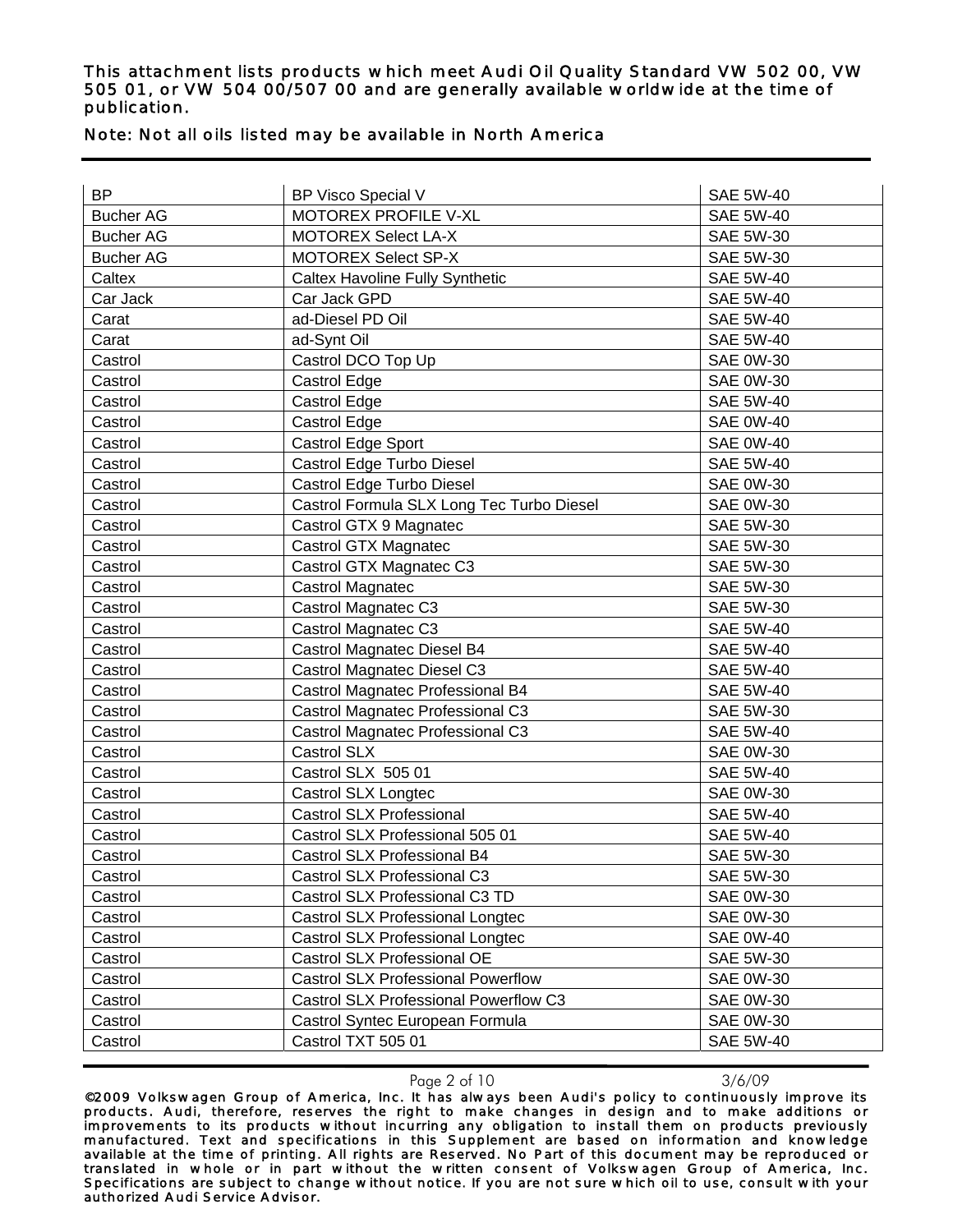| Note: Not all oils listed may be available in North America |  |  |  |
|-------------------------------------------------------------|--|--|--|
|                                                             |  |  |  |

| Castrol              | <b>Castrol TXT Softec</b>               | <b>SAE 5W-40</b> |
|----------------------|-----------------------------------------|------------------|
| Castrol              | Castrol Edge Formula RS                 | <b>SAE 0W-40</b> |
| Castrol              | <b>Castrol Syntec</b>                   | <b>SAE 5W-40</b> |
| Cepsa                | Cepsa Star Mega Synthetic               | <b>SAE 5W-40</b> |
| Chevron              | Havoline Synthetic DS                   | <b>SAE 0W-30</b> |
| Chevron              | Havoline Ultra                          | <b>SAE 5W-40</b> |
| Chevron              | Havoline Ultra S                        | <b>SAE 5W-40</b> |
| Chevron              | Havoline Ultra S                        | <b>SAE 5W-30</b> |
| <b>Cyclon Hellas</b> | Cyclon F1 Racing                        | <b>SAE 5W-40</b> |
| <b>Delek</b>         | Delkol Motorsynth FE                    | <b>SAE 5W-30</b> |
| <b>Delek</b>         | Delkol Motorsynth TDI                   | <b>SAE 5W-40</b> |
| <b>Duckhams</b>      | Duckhams Q Fully Synthetic              | <b>SAE 5W-40</b> |
| Duckhams             | Duckhams QS Premium MO                  | <b>SAE 5W-40</b> |
| Elf                  | Elf Excellium C3                        | <b>SAE 5W-30</b> |
| Elf                  | Elf Excellium DID                       | <b>SAE 5W-40</b> |
| Elf                  | Elf Excellium DID                       | <b>SAE 5W-30</b> |
| Elf                  | Elf Excellium Full tech                 | <b>SAE 0W-30</b> |
| Elf                  | <b>Elf Solaris LSX</b>                  | <b>SAE 5W-30</b> |
| Elf                  | <b>Elf Excellium</b>                    | <b>SAE 0W-30</b> |
| Engen Petroleum      | Engen Formula 505.01                    | <b>SAE 5W-40</b> |
| Engen Petroleum      | Engen Xtreme                            | <b>SAE 5W-40</b> |
| Enoc                 | Enoc Protec X-treme                     | <b>SAE 5W-40</b> |
| Esso                 | Esso 50501                              | <b>SAE 5W-30</b> |
| Esso                 | Esso Megatron                           | <b>SAE 5W-40</b> |
| Esso                 | <b>Esso Ultron</b>                      | <b>SAE 5W-40</b> |
| Esso                 | Esso Ultron Turbo Diesel                | <b>SAE 5W-40</b> |
| Eurol                | <b>Eurol Super Lite</b>                 | <b>SAE 5W-40</b> |
| Eurol                | Eurol Turbo DI                          | <b>SAE 5W-40</b> |
| Eurol                | <b>XADO SL/CF</b>                       | <b>SAE 5W-40</b> |
| FAW-Sihuan Petrofer  | Huan Lu                                 | <b>SAE 5W-40</b> |
| Fina                 | Fina First 500                          | <b>SAE 5W-30</b> |
| Fina                 | Fina First 600                          | <b>SAE 0W-30</b> |
| <b>FL Selenia</b>    | Selenia Aktual Fully Synth              | <b>SAE 5W-40</b> |
| FL Selenia           | Selenia Benzina Multi Valves Generation | <b>SAE 5W-40</b> |
| FL Selenia           | Selenia Diesel Common Rail Generation   | <b>SAE 5W-40</b> |
| FL Selenia           | Selenia DIGITECH                        | <b>SAE 0W-30</b> |
| FL Selenia           | Selenia K                               | <b>SAE 5W-40</b> |
| FL Selenia           | Selenia K Pure Energy                   | <b>SAE 5W-40</b> |
| FL Selenia           | Selenia Multipower C3                   | SAE 5W-30        |
| FL Selenia           | Selenia WR                              | <b>SAE 5W-40</b> |
| Fuchs                | Fuchs TITAN GT1                         | SAE 5W-30        |
| Fuchs                | Fuchs TITAN Supersyn                    | <b>SAE 0W-30</b> |

Page 3 of 10 3/6/09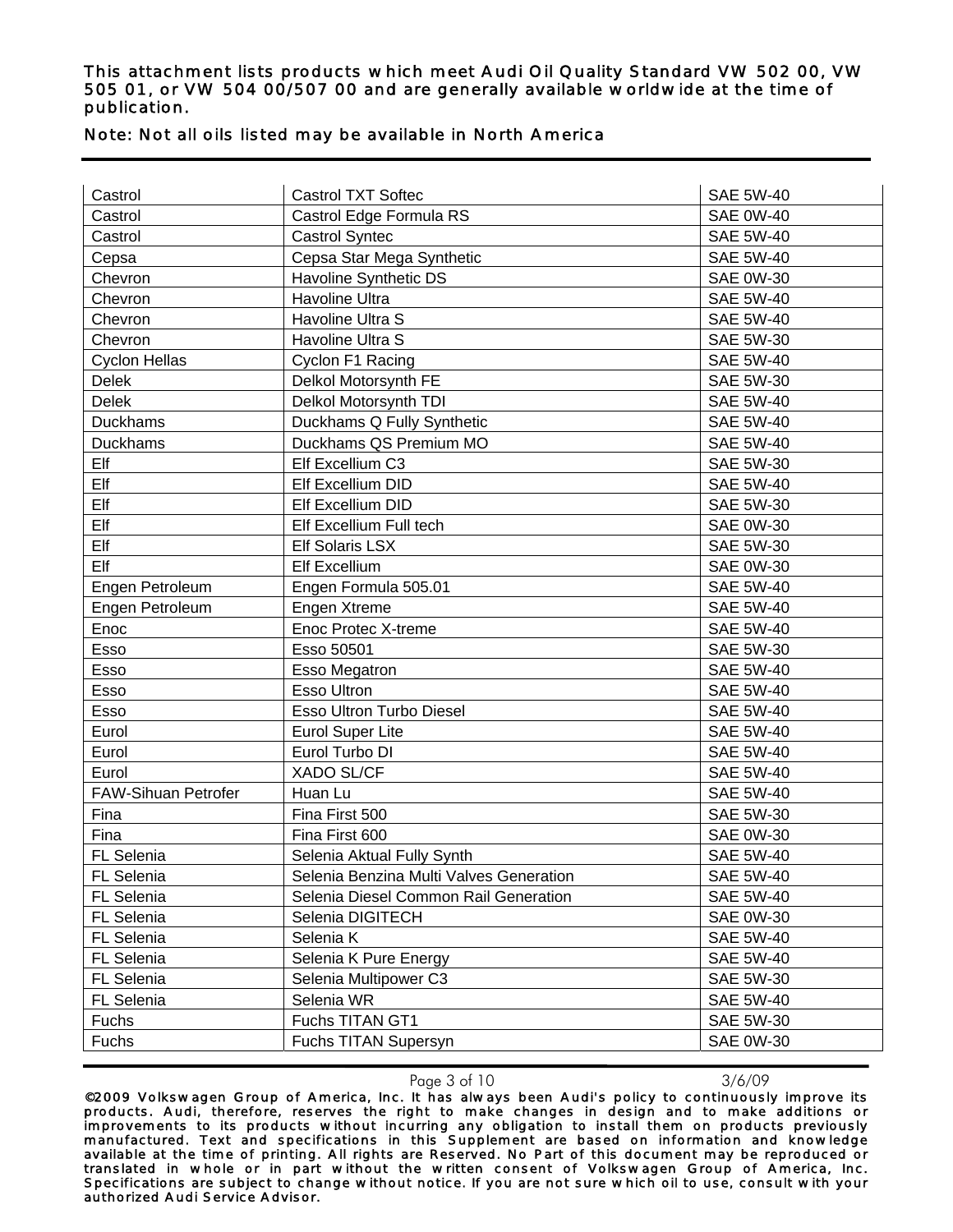| Fuchs                   | Fuchs TITAN Supersyn                | <b>SAE 5W-40</b>  |
|-------------------------|-------------------------------------|-------------------|
| Fuchs                   | Fuchs TITAN Supersyn LONGLIFE       | <b>SAE 5W-30</b>  |
| Fuchs                   | Fuchs TITAN Supersyn PLUS           | <b>SAE 5W-40</b>  |
| Galp energia            | <b>Galp Energy Plus</b>             | <b>SAE 5W-40</b>  |
| Galp energia            | <b>Galp Energy Ultra LS</b>         | <b>SAE 5W-40</b>  |
| Galp energia            | Galp Formula 1 Plus                 | <b>SAE 5W-40</b>  |
| Galp energia            | Galp Formula 505                    | <b>SAE 5W-40</b>  |
| Galp energia            | <b>Galp Formula TD Plus</b>         | <b>SAE 5W-40</b>  |
| <b>GEMA</b>             | Formula                             | <b>SAE 10W-40</b> |
| <b>GEMA</b>             | Formula S                           | <b>SAE 5W-40</b>  |
| Ginouves                | York 848                            | <b>SAE 5W-40</b>  |
| Ginouves                | York 948                            | <b>SAE 5W-30</b>  |
| Gulf Oil                | <b>Gulf Formula ULE</b>             | <b>SAE 5W-30</b>  |
| Igol                    | Igol Process 505.01                 | <b>SAE 5W-40</b>  |
| Igol                    | Igol Process Compact M              | <b>SAE 5W-30</b>  |
| Igol                    | Igol Profive 505.01                 | <b>SAE 5W-40</b>  |
| Igol                    | Igol Profive Gold                   | <b>SAE 5W-40</b>  |
| Igol                    | Igol Profive Silver                 | <b>SAE 5W-30</b>  |
| <b>INA</b>              | <b>INA Millennium</b>               | <b>SAE 5W-40</b>  |
| IP                      | IP SINTIAX 505 EXCLUSIV             | <b>SAE 5W-40</b>  |
| Jet                     | Jet Top Level                       | <b>SAE 0W-40</b>  |
| Kuttenkeuler            | Sorotec Pdi                         | <b>SAE 5W-40</b>  |
| <b>Kuwait Petroleum</b> | Q8 Formula Excel                    | <b>SAE 5W-40</b>  |
| Liqui Moly              | Liqui Moly Leichlauf HC 7           | <b>SAE 5W-40</b>  |
| Liqui Moly              | Liqui Moly Profi Premium            | <b>SAE 5W-40</b>  |
| Liqui Moly              | Liqui Moly Synthoil Longtime        | <b>SAE 0W-30</b>  |
| Liqui Moly              | Liqui Moly Diesel High Tech         | <b>SAE 5W-40</b>  |
| Liqui Moly              | Liqui Moly Leichtlauf Special LL    | SAE 5W-30         |
| Liqui Moly              | Liqui Moly Longtime High Tech       | <b>SAE 5W-30</b>  |
| Liqui Moly              | Liqui Moly Nachfüll-Öl              | <b>SAE 5W-40</b>  |
| Liqui Moly              | Liqui Moly Pro-Engine M 300         | <b>SAE 5W-30</b>  |
| Liqui Moly              | Liqui Moly Pro-Engine M 400         | <b>SAE 5W-40</b>  |
| Liqui Moly              | Liqui Moly Pro-Engine M 500         | <b>SAE 5W-30</b>  |
| Liqui Moly              | Liqui Moly Top Tec 4100             | SAE 5W-40         |
| Lotos                   | Lotos Economic SL/CF                | SAE 5W-30         |
| Lotos                   | Lotos Quazar                        | <b>SAE 0W-30</b>  |
| Lotos                   | Lotos Quazar                        | <b>SAE 5W-40</b>  |
| Lotos                   | Lotos Quazar C3                     | SAE 5W-30         |
| Lotos                   | Lotos Syntetic SL/SJ/CF/CD          | <b>SAE 5W-40</b>  |
| Lotos                   | Lotos Traffic Diesel 505.01         | <b>SAE 5W-40</b>  |
| Lotos                   | Lotos Traffic Thermal Control SL/CF | <b>SAE 5W-40</b>  |

## Note: Not all oils listed may be available in North America

Page 4 of 10 3/6/09

Lotos Lotos Traffic Turbodiesel CF SAE 5W-40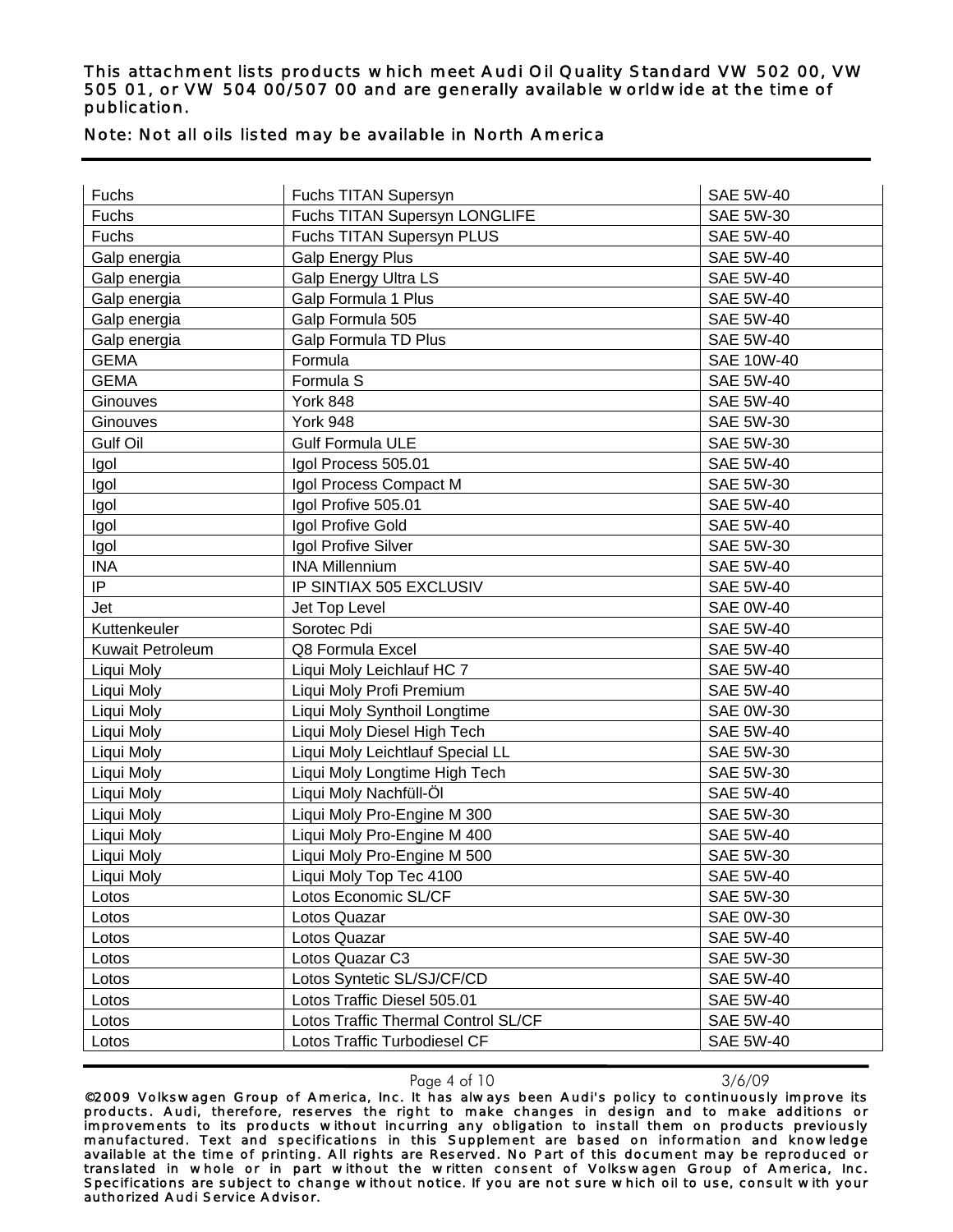## Note: Not all oils listed may be available in North America

| Lukoil     | Lukoil Synthetic                             | <b>SAE 5W-40</b>  |
|------------|----------------------------------------------|-------------------|
| Meguin     | megol Motorenoel Low Emission                | <b>SAE 5W-40</b>  |
| Meguin     | megol Motorenoel New Generation              | <b>SAE 5W-30</b>  |
| Meguin     | megol Motorenoel Power Synt                  | <b>SAE 10W-40</b> |
| Meguin     | megol Motorenoel Super Leichtlauf Multisynth | <b>SAE 0W-30</b>  |
| Meguin     | megol Motorenoel Ultra Performance Longlife  | <b>SAE 5W-40</b>  |
| Meguin     | megol Motorenoil Quality                     | <b>SAE 5W-30</b>  |
| Meguin     | Motorenoel Ultra Performance Longlife        | <b>SAE 5W-40</b>  |
| Meister-Öl | Meister-Öl Leichtlauf-Motorenöl              | <b>SAE 5W-40</b>  |
| Meister-Öl | Meister-Öl Super Leichtlauf-Motorenöl        | <b>SAE 5W-40</b>  |
| Mobil      | Mobil 1                                      | <b>SAE 0W-40</b>  |
| Mobil      | Mobil 1                                      | <b>SAE 5W-40</b>  |
| Mobil      | Mobil 1 New Life                             | <b>SAE 0W-40</b>  |
| Mobil      | Mobil 1 New Life Turbo Diesel                | <b>SAE 0W-40</b>  |
| Mobil      | Mobil 1 Turbo Diesel                         | <b>SAE 0W-40</b>  |
| Mobil      | Mobil 1 Turbo Diesel                         | <b>SAE 5W-40</b>  |
| Mobil      | Mobil Motor Oil Plus                         | <b>SAE 5W-40</b>  |
| Mobil      | <b>Mobil Special X</b>                       | <b>SAE 5W-40</b>  |
| Mobil      | Mobil Super 3000 X1                          | <b>SAE 5W-40</b>  |
| Mobil      | Mobil Synt S                                 | <b>SAE 5W-40</b>  |
| Mobil      | Mobil Syst S ESP                             | <b>SAE 5W-30</b>  |
| Mobil      | Mobil 1 Arctic                               | <b>SAE 0W-40</b>  |
| Mobil      | Mobil 1 Formula C                            | <b>SAE 0W-40</b>  |
| Mobil      | Mobil Formula X2                             | <b>SAE 5W-40</b>  |
| Mobil      | Mobil Special X                              | <b>SAE 5W-40</b>  |
| Mobil      | Mobil Super 3000 X1                          | <b>SAE 5W-40</b>  |
| Mobil      | Mobil Super 3000 X2                          | <b>SAE 5W-40</b>  |
| Mobil      | Mobil Super 3000 X2 Turbo Diesel             | <b>SAE 5W-40</b>  |
| Mobil      | Mobil Synt S                                 | <b>SAE 5W-40</b>  |
| Mobil      | Mobil Synt S Turbo Diesel                    | <b>SAE 5W-40</b>  |
| Mobil      | Mobil Syst S Special V                       | <b>SAE 5W-30</b>  |
| Modrica    | Optima Eco                                   | <b>SAE 5W-30</b>  |
| <b>MOL</b> | <b>MOL Dynamic Gold</b>                      | <b>SAE 5W-30</b>  |
| <b>MOL</b> | <b>MOL Dynamic Max</b>                       | <b>SAE 10W-40</b> |
| <b>MOL</b> | <b>MOL Dynamic Prima</b>                     | <b>SAE 5W-40</b>  |
| Motul      | Motul 8100 X-cess                            | <b>SAE 5W-40</b>  |
| Motul      | Motul 8100 X-clean                           | <b>SAE 5W-40</b>  |
| Motul      | Motul 8100 X-max                             | SAE 5W-30         |
| Motul      | Motul 8100 X-max                             | <b>SAE 5W-40</b>  |
| Motul      | Motul Specific 505 01 502 00 505 01          | <b>SAE 5W-40</b>  |
| Motul      | Motul Synergie                               | <b>SAE 5W-40</b>  |
| <b>MRD</b> | Motor Gold Highline                          | <b>SAE 0W-30</b>  |

Page 5 of 10 3/6/09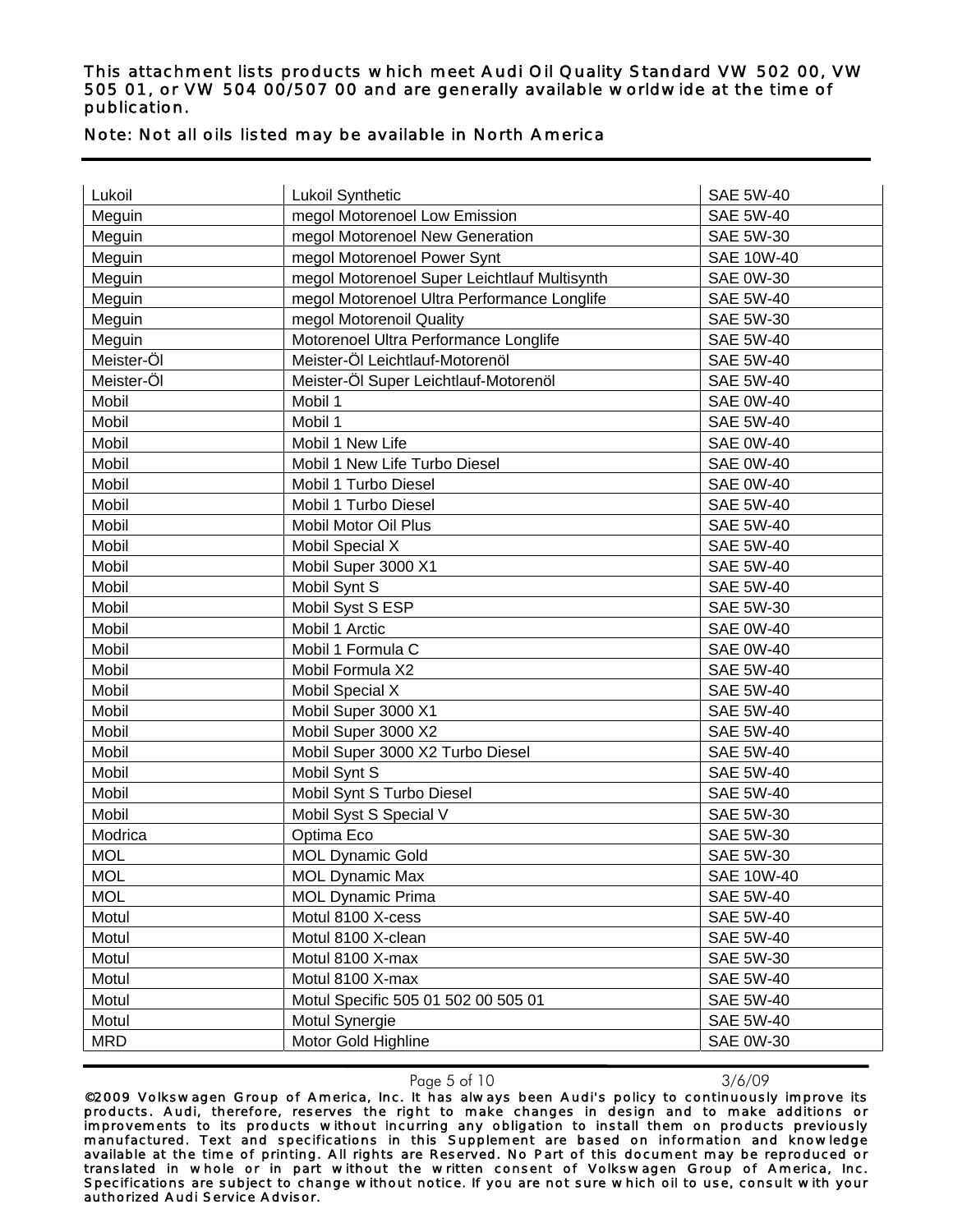| <b>MRD</b>               | <b>Motor Gold Supertec</b>               | <b>SAE 5W-40</b>  |
|--------------------------|------------------------------------------|-------------------|
| Neste Oil                | Neste City Pro                           | <b>SAE 5W-40</b>  |
| NIS Oil Refinery Beograd | Galax Sint 502                           | <b>SAE 10W-40</b> |
| Norsk-Pennsylvansk       | <b>DynoCat Neutron CXS</b>               | SAE 5W-30         |
| Norsk-Pennsylvansk       | <b>DynoCat Neutron CXS</b>               | <b>SAE 5W-40</b>  |
| Northland                | Synergy Synthetic EuroSyn                | <b>SAE 5W-40</b>  |
| Oel-Brack                | Midland Synova                           | <b>SAE 5W-40</b>  |
| Oel-Brack                | Midland Syngron                          | <b>SAE 5W-40</b>  |
| Oest                     | Oest Gigant LS Plus                      | SAE 5W-30         |
| Ölwerke Julius Schindler | <b>OJS Econo Veritas XL-HC</b>           | <b>SAE 5W-40</b>  |
| Ölwerke Julius Schindler | OJS Econo-Veritas OM Extra               | <b>SAE 0W-30</b>  |
| Ölwerke Julius Schindler | OJS Econo-Veritas XV                     | <b>SAE 5W-40</b>  |
| Ölwerke Julius Schindler | OJS Engine Oil                           | <b>SAE 5W-40</b>  |
| Ölwerke Julius Schindler | OJS Meister-Öl Premium-Motorenöl         | <b>SAE 0W-40</b>  |
| Ölwerke Julius Schindler | <b>OJS Platinum Vollsynthese</b>         | <b>SAE 0W-40</b>  |
| Ölwerke Julius Schindler | <b>OJS Veritas Syntolube</b>             | <b>SAE 0W-40</b>  |
| <b>OMV</b>               | OMV BIXXOL extra                         | <b>SAE 10W-40</b> |
| <b>OMV</b>               | <b>OMV BIXXOL extra Diesel</b>           | <b>SAE 10W-40</b> |
| <b>OMV</b>               | OMV BIXXOL premium                       | <b>SAE 5W-40</b>  |
| <b>OMV</b>               | OMV BIXXOL premium Diesel                | <b>SAE 5W-40</b>  |
| <b>OMV</b>               | OMV BIXXOL special C3                    | <b>SAE 5W-30</b>  |
| <b>OMV</b>               | OMV BIXXOL special G                     | <b>SAE 5W-30</b>  |
| <b>OMV</b>               | OMV control light                        | SAE 10W-40        |
| <b>OMV</b>               | OMV syn com SAE 5W-40                    | <b>SAE 5W-40</b>  |
| Orlen Oil                | Orlen Platinum MaxEnergy Euro 4          | <b>SAE 5W-30</b>  |
| Orlen Oil                | Orlen Platinum Vollsynthese              | <b>SAE 0W-40</b>  |
| Paramo                   | <b>Mogul Extreme</b>                     | <b>SAE 5W-40</b>  |
| Paz Lubricants &         |                                          |                   |
| <b>Chemicals Ltd</b>     | Top Paz                                  | <b>SAE 5W-40</b>  |
| Pennzoil                 | Pennzoil Platinum European Formula       | <b>SAE 5W-40</b>  |
| Pennzoil                 | Pennzoil Platinum European Formula Ultra | <b>SAE 5W-30</b>  |
| Pennzoil                 | Pennzoil Platinum European Ultra Diesel  | <b>SAE 5W-30</b>  |
| Pennzoil                 | Pennzoil Platinum Low SAPS               | <b>SAE 5W-30</b>  |
| Pentosin                 | Pento High Performance                   | <b>SAE 5W-30</b>  |
| Pentosin                 | Pento High Performance                   | <b>SAE 5W-40</b>  |
| Pentosin                 | Pento High Performance II                | <b>SAE 5W-40</b>  |
| Pentosin                 | Pentospeed VS*                           | <b>SAE 0W-30</b>  |
| Pentosin                 | Pentosynth HC                            | <b>SAE 5W-40</b>  |
| Petro China              | Kunlun Tianrun                           | <b>SAE 5W-40</b>  |
| Petro China              | Kunlun Tianyuan SM                       | <b>SAE 5W-40</b>  |
| Profi-Tech               | Profi-Car Synth Tech XT                  | <b>SAE 5W-40</b>  |
| PTT Public Company       |                                          |                   |
| Limited                  | Performa Euro Syn                        | <b>SAE 5W-40</b>  |

### Note: Not all oils listed may be available in North America

Page 6 of 10 3/6/09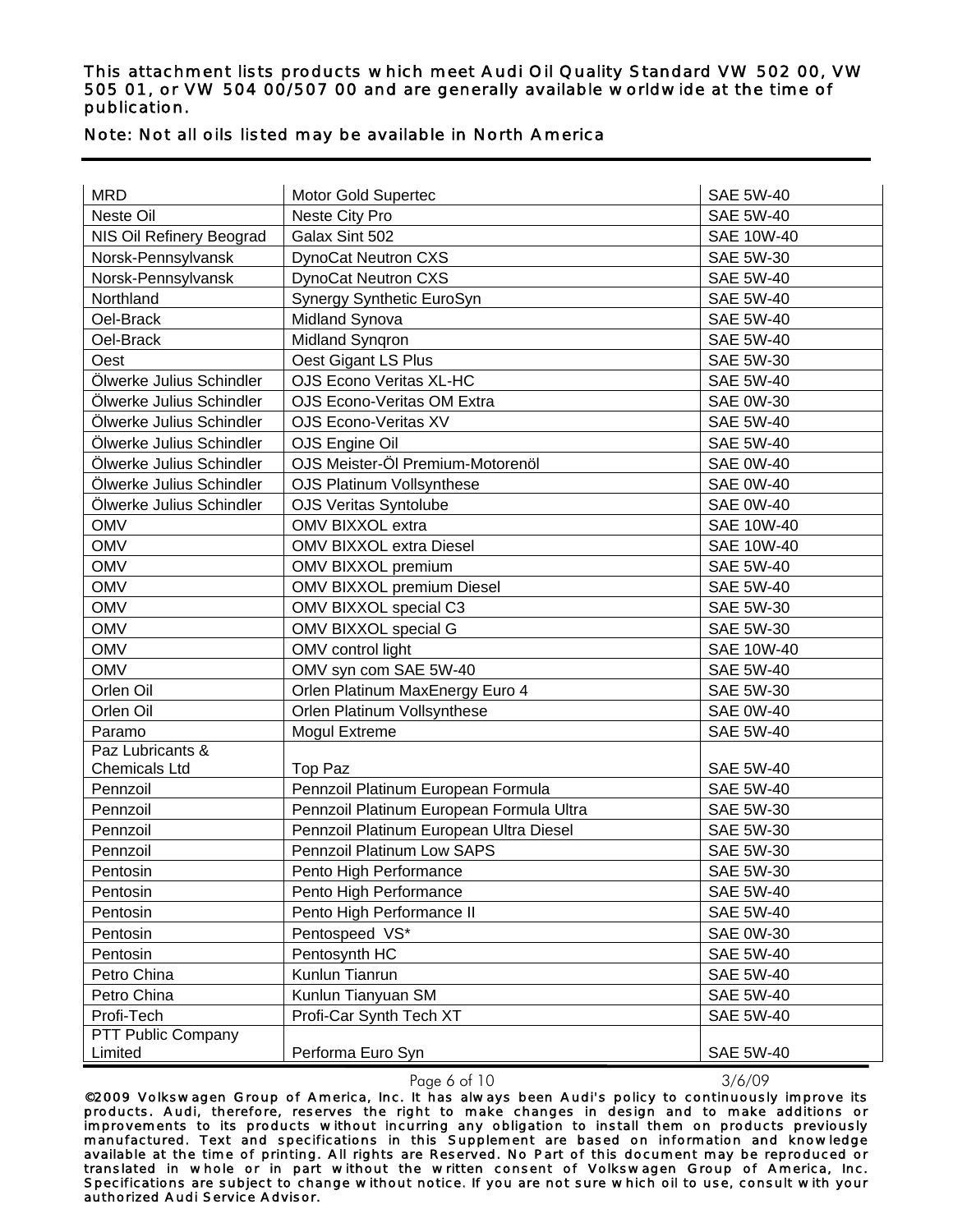### Note: Not all oils listed may be available in North America

| <b>Quaker State</b> | Q European Engine Ultra           | <b>SAE 5W-40</b>  |
|---------------------|-----------------------------------|-------------------|
| <b>Quaker State</b> | Q European Engine Ultra           | <b>SAE 5W-30</b>  |
| <b>Quaker State</b> | Q European Engine Ultra Diesel    | <b>SAE 5W-30</b>  |
| Quaker State        | Q Horsepower Full Synthetic       | <b>SAE 5W-40</b>  |
| <b>Quaker State</b> | Q Synquest                        | <b>SAE 5W-40</b>  |
| <b>Quaker State</b> | Q Synquest Low SAPS               | <b>SAE 5W-30</b>  |
| Quantum             | <b>Quantum PD Diesel</b>          | <b>SAE 5W-40</b>  |
| Quantum             | Quantum Synta ED                  | <b>SAE 0W-30</b>  |
| Quantum             | Quantum Synta Gold                | <b>SAE 5W-40</b>  |
| Rafinerija Modrica  | <b>Galax Racing</b>               | <b>SAE 5W-40</b>  |
| Raloy               | Raloy Genuine Engine Oil          | <b>SAE 5W-40</b>  |
| Ravenol             | Ravenol Hydrocrack Synth. HCS     | <b>SAE 5W-40</b>  |
| Ravenol             | Ravenol Super Synthetic SSO       | <b>SAE 0W-30</b>  |
| Ravenol             | Ravenol VPD                       | <b>SAE 5W-40</b>  |
| Ravenol             | Ravenol VSI                       | <b>SAE 5W-40</b>  |
| real                | real,- Quality GSR                | <b>SAE 5W-30</b>  |
| real                | real,- Quality GPD                | <b>SAE 5W-40</b>  |
| Redoil Italia       | <b>Challoils Ultrasynt</b>        | <b>SAE 5W-40</b>  |
| Repsol              | Repsol Elite 50501 TDI            | <b>SAE 5W-40</b>  |
| Repsol              | <b>Repsol Elite Competicion</b>   | <b>SAE 5W-40</b>  |
| Repsol              | <b>Repsol Elite Multivalvulas</b> | <b>SAE 10W-40</b> |
| Rothen Oil          | Rothen Extrasynth                 | <b>SAE 5W-30</b>  |
| Rowe                | Rowe Hightec Synth RS 5W-40i      | <b>SAE 5W-40</b>  |
| Rowe                | Rowe Synt - HC                    | <b>SAE 5W-40</b>  |
| Rowe                | Rowe Synt PD                      | <b>SAE 5W-40</b>  |
| Rowe                | Rowe Synt RS DLS                  | <b>SAE 5W-30</b>  |
| Rowe                | Rowe Synt RS HC-FE                | <b>SAE 5W-30</b>  |
| Shanghai Lizhong    | LUHU                              | <b>SAE 5W-40</b>  |
| Shanghai Tempo      |                                   |                   |
| Petrochem           | Tempo 8000-1C                     | <b>SAE 5W-40</b>  |
| Shell               | PKW Motorenöl                     | <b>SAE 5W-40</b>  |
| Shell               | Shell Helix Diesel HX7 C          | <b>SAE 5W-40</b>  |
| Shell               | Shell Helix Diesel Plus           | <b>SAE 5W-30</b>  |
| Shell               | Shell Helix Diesel Plus           | <b>SAE 5W-40</b>  |
| Shell               | Shell Helix Diesel Plus VA        | SAE 5W-30         |
| Shell               | Shell Helix Diesel Ultra          | <b>SAE 0W-40</b>  |
| Shell               | Shell Helix Diesel Ultra          | SAE 5W-30         |
| Shell               | Shell Helix Diesel Ultra          | <b>SAE 5W-40</b>  |
| Shell               | Shell Helix Diesel Ultra E        | SAE 5W-30         |
| Shell               | Shell Helix Diesel Ultra VA       | SAE 5W-30         |
| Shell               | Shell Helix HX7                   | SAE 5W-30         |
| Shell               | Shell Helix HX7                   | <b>SAE 5W-40</b>  |
| Shell               | Shell Helix HX7 C                 | <b>SAE 5W-40</b>  |

Page 7 of 10 3/6/09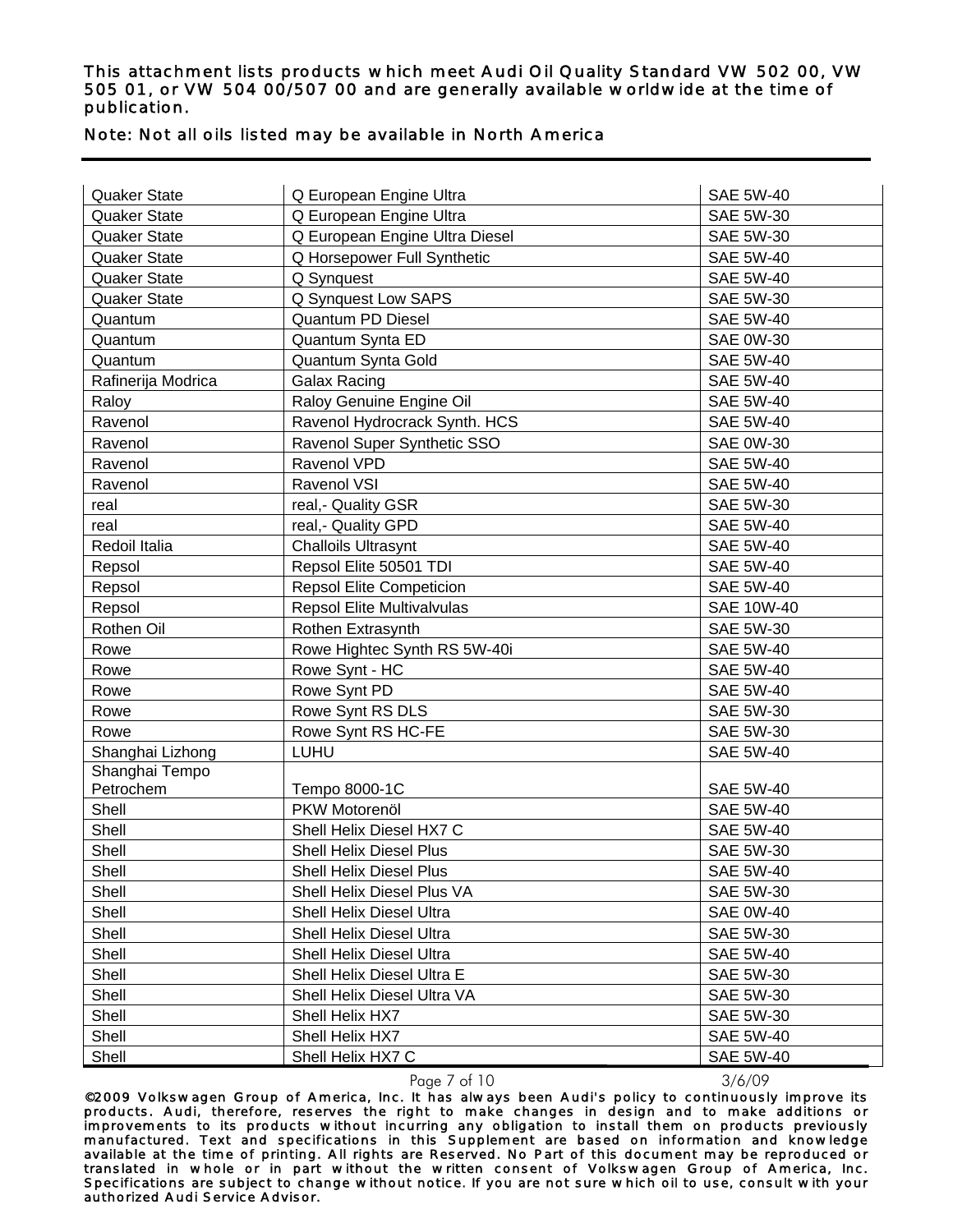## Note: Not all oils listed may be available in North America

| Shell               | Shell Helix Plus                 | <b>SAE 5W-40</b>  |
|---------------------|----------------------------------|-------------------|
| Shell               | Shell Helix Plus                 | <b>SAE 10W-40</b> |
| Shell               | Shell Helix Plus                 | <b>SAE 5W-30</b>  |
| Shell               | Shell Helix Plus AR              | <b>SAE 10W-40</b> |
| Shell               | Shell Helix Plus Extra           | <b>SAE 5W-40</b>  |
| Shell               | Shell Helix Plus S               | <b>SAE 5W-30</b>  |
| Shell               | Shell Helix Plus S               | <b>SAE 5W-40</b>  |
| Shell               | Shell Helix Plus SM              | <b>SAE 5W-40</b>  |
| Shell               | Shell Helix Plus SM              | <b>SAE 5W-30</b>  |
| Shell               | Shell Helix Plus VB              | <b>SAE 10W-40</b> |
| Shell               | Shell Helix Premium              | <b>SAE 5W-40</b>  |
| Shell               | Shell Helix Ultec                | <b>SAE 0W-40</b>  |
| Shell               | Shell Helix Ultra                | <b>SAE 0W-40</b>  |
| Shell               | <b>Shell Helix Ultra</b>         | <b>SAE 5W-30</b>  |
| Shell               | <b>Shell Helix Ultra</b>         | <b>SAE 5W-40</b>  |
| Shell               | Shell Helix Ultra AM             | <b>SAE 5W-30</b>  |
| Shell               | Shell Helix Ultra AM             | <b>SAE 5W-40</b>  |
| Shell               | Shell Helix Ultra AX             | <b>SAE 5W-30</b>  |
| Shell               | Shell Helix Ultra C              | <b>SAE 0W-40</b>  |
| Shell               | Shell Helix Ultra E              | <b>SAE 5W-30</b>  |
| Shell               | Shell Helix Ultra Extra Polar    | <b>SAE 0W-40</b>  |
| Shell               | Shell PKW Motorenöl              | <b>SAE 5W-40</b>  |
| Singapore Petroleum | SPC Syn Ace API SM/CF            | <b>SAE 5W-40</b>  |
| Sinopec             | Polar Star III                   | <b>SAE 5W-40</b>  |
| Sinopec             | <b>Ultra Gold</b>                | <b>SAE 5W-40</b>  |
| SK energy           | ZIC RV                           | <b>SAE 5W-30</b>  |
| SK energy           | <b>ZIC XQ</b>                    | <b>SAE 5W-40</b>  |
| SK energy           | ZIC XQ RV                        | <b>SAE 5W-40</b>  |
| S-Oil Corporation   | <b>SSU EURO XT</b>               | <b>SAE 5W-40</b>  |
| S-Oil Corporation   | <b>SSU EURO XT</b>               | <b>SAE 5W-30</b>  |
| Sonol               | Sonol Synt 502.00                | <b>SAE 5W-40</b>  |
| <b>SRS</b>          | SRS ViVA 1 longlife              | <b>SAE 5W-30</b>  |
| <b>SRS</b>          | SRS ViVA 1 topsynth              | <b>SAE 5W-40</b>  |
| SRS                 | SRS ViVA 1 topsynth alpha        | SAE 5W-30         |
| <b>SRS</b>          | SRS ViVA 1 topsynth alpha LA     | <b>SAE 5W-30</b>  |
| Startol             | Startol Rasanta Specialsynth Pdi | <b>SAE 5W-40</b>  |
| Statoil             | Statoil LazerWay                 | <b>SAE 5W-40</b>  |
| Statoil             | Statoil LazerWay TDI             | <b>SAE 5W-40</b>  |
| Statoil             | <b>Statoil PRO Synthetic</b>     | <b>SAE 5W-40</b>  |
| Statoil             | Statoil PRO Synthetic C          | <b>SAE 5W-40</b>  |
| Sunlight            | Sunlight Fullypower F-1A         | <b>SAE 5W-40</b>  |
| SWD                 | Concep-Tech HDC                  | <b>SAE 5W-40</b>  |

Page 8 of 10 3/6/09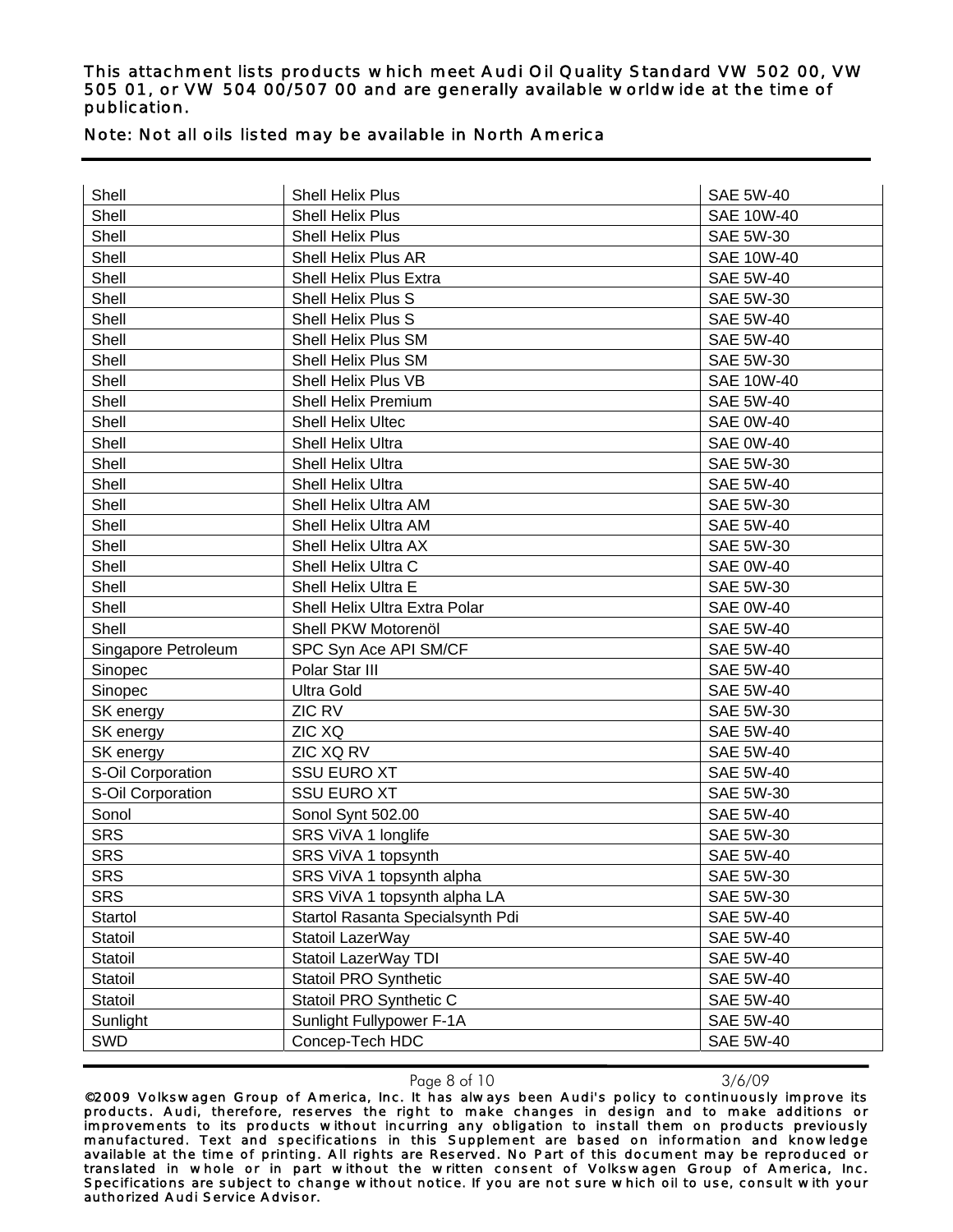## Note: Not all oils listed may be available in North America

| SWD                       | <b>GECCO Motorenöl HC</b>        | <b>SAE 5W-40</b> |
|---------------------------|----------------------------------|------------------|
| SWD                       | swd PRIMUS DX                    | <b>SAE 5W-30</b> |
| SWD                       | swd Primus HDC                   | <b>SAE 5W-40</b> |
| <b>TACTI Corporation</b>  | Castle Euaro 502                 | <b>SAE 5W-40</b> |
| Tamoil                    | Tamoil SINT FUTURE EXTRA         | <b>SAE 5W-40</b> |
| Tamoil                    | <b>Tamoil SINT FUTURE RACING</b> | <b>SAE 5W-40</b> |
| Tecar                     | <b>Tecar 50501</b>               | <b>SAE 5W-30</b> |
| Tecar                     | Tecar Leichtlaufmotorenoel       | <b>SAE 5W-40</b> |
| Tecar                     | Tecar Motorenoel 505 01          | <b>SAE 5W-30</b> |
| Tecar                     | <b>Tecar Supersyn</b>            | <b>SAE 5W-40</b> |
| Tedex                     | <b>Tedex Synthetic Motor Oil</b> | <b>SAE 5W-40</b> |
| <b>TNK Lubricant LLC</b>  | <b>TNK Magnum Synthetic</b>      | <b>SAE 5W-40</b> |
| Total                     | Total Activa 9000                | <b>SAE 5W-40</b> |
| Total                     | <b>Total Activa Diesel 9000</b>  | <b>SAE 5W-40</b> |
| Total                     | Total Activa Energy 9000         | <b>SAE 0W-30</b> |
| Total                     | Total Quartz 9000                | <b>SAE 5W-40</b> |
| Total                     | <b>Total Quartz 9000 Energy</b>  | <b>SAE 5W-40</b> |
| Total                     | <b>Total Quartz 9000 Energy</b>  | <b>SAE 0W-30</b> |
| Total                     | <b>Total Quartz INEO MC3</b>     | <b>SAE 5W-30</b> |
| Unil Opal                 | Opaljet 24 S                     | <b>SAE 5W-40</b> |
| <b>United Oil</b>         | United 1 Fully Synthetic         | <b>SAE 5W-40</b> |
| Valvoline                 | Valvoline SynPower               | <b>SAE 5W-30</b> |
| Valvoline                 | Valvoline SynPower HST           | <b>SAE 5W-40</b> |
| Valvoline                 | Valvoline SynPower MST           | <b>SAE 5W-40</b> |
| Valvoline                 | Valvoline SynPower MST           | <b>SAE 5W-30</b> |
| <b>VAPS</b>               | <b>VAPSOIL 502 00</b>            | <b>SAE 5W-40</b> |
| <b>VAPS</b>               | <b>VAPSOIL 505 01</b>            | <b>SAE 5W-30</b> |
| Vial Oil                  | Consol Ultima                    | <b>SAE 5W-40</b> |
| Vic-Hung                  | <b>ONEWAY</b>                    | <b>SAE 5W-40</b> |
| Volkswagen Original Teile |                                  |                  |
| ®                         | Volkswagen Special plus          | <b>SAE 5W-40</b> |
| Weco                      | Weco TXI Syntolube               | <b>SAE 5W-40</b> |
| Westfalen AG              | Westfalen Gigatron               | <b>SAE 0W-40</b> |
| Westfalen AG              | Westfalen Mega Tron              | <b>SAE 5W-40</b> |
| Wolf                      | Wolf Masterlube Synflow DC       | <b>SAE 5W-40</b> |
| Wolf                      | Wolf Masterlube Synflow PI       | <b>SAE 5W-40</b> |
| Würth                     | <b>Triathlon Formula LL</b>      | SAE 5W-30        |
| Würth                     | <b>Triathlon Performance</b>     | <b>SAE 5W-40</b> |
| Würth                     | <b>Triathlon Special PD</b>      | <b>SAE 5W-40</b> |
| Yacco                     | Yacco VX 1703 FAP                | <b>SAE 5W-40</b> |
| Yacco                     | Yacco VX 1703 FAP                | SAE 5W-30        |
| Yacco                     | Yacco VX 600                     | <b>SAE 5W-40</b> |
| Zeller+Gmelin             | Divinol Syntholight              | <b>SAE 5W-40</b> |

Page 9 of 10 3/6/09